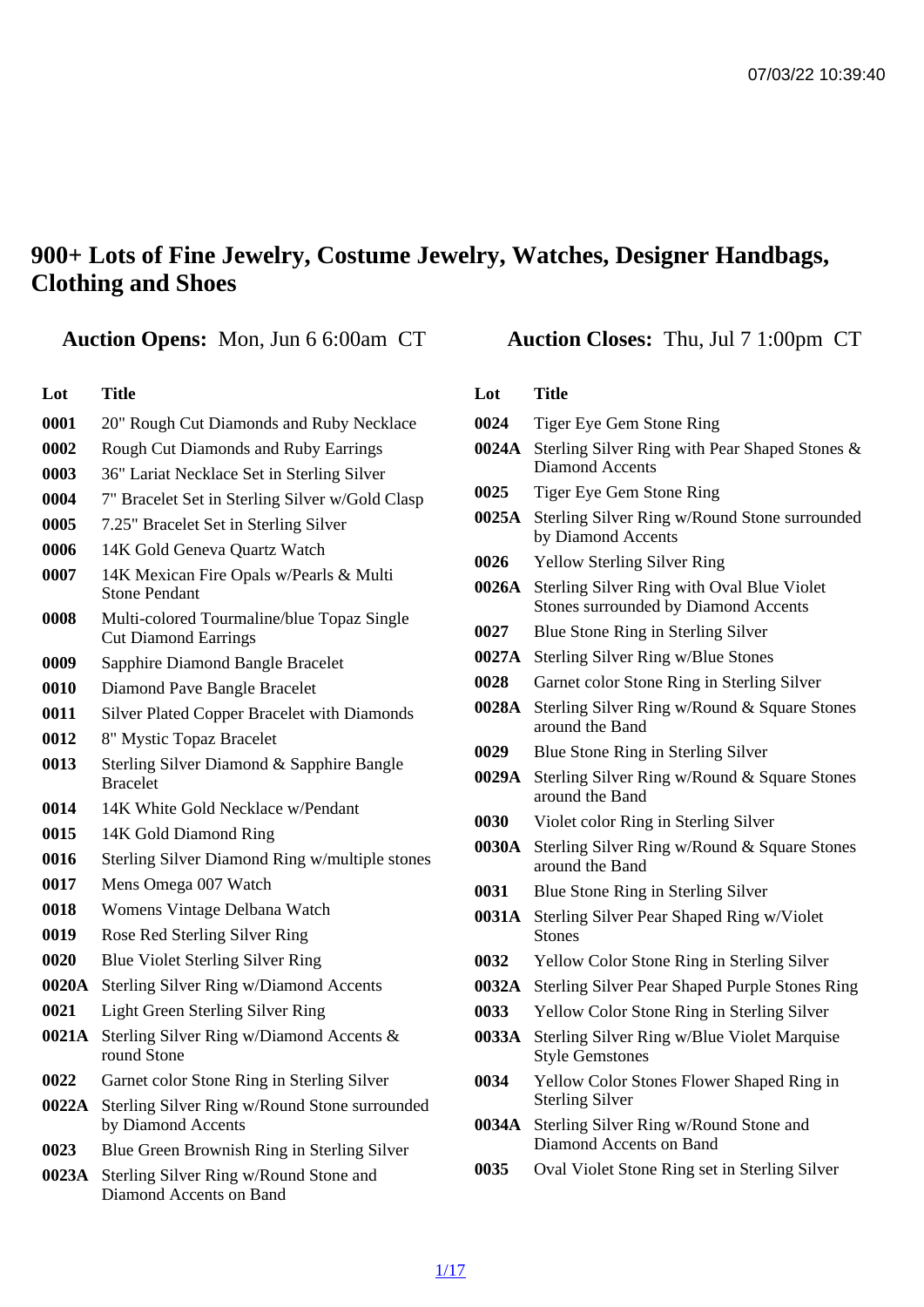- Lot Title
- 0035A Gold Overlay Sterling Silver 2 Piece Ring w/Diamond Accents
- 0036 Green Color Stone Ring set in Sterling Silver
- 0036A Puffy Heart Sterling Silver Ring with Tiny Yellow Gemstones
- 0037 Garnet color stone Ring in Sterling Silver
- 0037A Marquise Cut Emerald Colored Stone surrounded by Diamond Accents Ring
- 0038 Ruby color stones Ring set in Sterling Silver
- 0038A Sterling Silver Ring w/Emerald Colored Gemstones surrounded by Diamond Accents Sterling Silver Ring w/Emerald Colored Gemstones surrounded by Diamond Accents
- 0039 Sky Blue Color Ring in Sterling Silver
- 0039A Olive Green Pear Shaped Gemstone surrounded by Diamond Accents Ring
- 0040 Violet Oval Gems Ring in Sterling Silver
- 0040A Sterling Silver Diamond Accents Ring, Diamond Accents also on band
- 0041 Violet Emerald Cut Ring in Sterling Silver
- 0041A Sterling Silver with Turquoise Stone Ring
- 0042 Blue Stone Ring in Sterling Silver
- 0042A Sterling Silver w/Blue,Diamond Accent Turquoise Stone Ring
- 0043 Purple Stone Ring in Sterling Silver
- 0043A Sterling Silver with Turquoise Stone Ring
- 0044 Blue Square Stone Ring in Sterling Silver
- 0044A Sterling Silver Ring w/Black Pearls
- 0045 Purple Amethyst Ring in Sterling Silver
- 0045A Vanna K Sterling Silver in Gold Overlay Ring w/Blue Stone & CZ
- 0046 Ruby color Stone Ring in Sterling Silver
- 0046A Sterling Silver Ring with Violet Gemstones
- 0047 Green Paridot & Opal Ring in Sterling Silver
- 0047A Sterling Silver Ring w/Green Round Gemstones & Diamond Accents
- 0048 Light Purple Amethyst Ring in Sterling Silver
- 0048A Emerald Cut & Colored Gemstones w/Diamond Accents Ring in Sterling Silver
- 0049 Light Green Tourmalines set in Sterling Silver Ring
- 0049A Sterling Silver Ring in Rose Gold with Pearl & **Gemstones**
- 0050 Purple Tourmalines set in Sterling Silver Ring
- 0050A Sterling Silver Heart Ring w/Diamond Accents
- 0051 Various Stones in Various sizes & Shapes set in <sup>0066A</sup> Chrome Diopside Necklace with Magnet Clasp Sterling Silver Ring
- Lot Title
- 0051A 3 Sets of Pearl Stud Earrings in Sterling Silver
- 0052 Puple Amethyst Ring in Sterling Silver
- 0052A Set of Earrings & Pendant in Sterling Silver with Round Stone in Center
- 0053 Green Stone Ring set in Sterling Silver
- 0053A Pearl Stud Earrings with Pearl Necklace Set in Sterling Silver
- 0054 Yellow Stone Ring in Sterling Silver
- 0054A 2 Sets of Mother of Pearl Earrings in Sterling Silver
- 0055 Simulated Diamond Earrings in Sterling Silver
- 0055A 2 Sets of Drop Earrings. Pearl & Diamond Accents and Hearts w/Round Stones
- 0056 Simulated Diamond Earrings in Sterling Silver
- 0056A Emerald Color Heart Stone w/Diamond Accent surround in Sterling Silver Earrings
- 0057 Simulated Diamond Earrings in Sterling Silver
- 0057A Sterling Silver Hoop Earrings from Thailand & Lime/Yellow Oval Stones Stud Earrings
- 0058 Gold Plated Sterling Silver Earrings with Pearl
- 0058A Sterling Silver Ruby Color Marquise Stone Earrings & SS Pendant
- 0059 Gold Plated Sterling Silver Earrings with Pearl
- 0059A 2 Sets of Earrings in Sterling Silver
- 0060 Gold Plated Sterling Silver Earrings with Pearl
- 0060A Hoop Style Diamond Accent Earrings & I AM LOVED Pendant in Sterling Silver
- 0061 S.Leaf Gold Plated Sterling Silver Earrings
- 0061A Turquoise Earrings in Sterling Silver & Tree with Round Green Gem Brooch
- 0062 Sterling Silver Cat Earrings
- 0062A Pearl Stud Earrings with Pearl & Dark Stone Bracelet in Sterling Silver
- 0063 Simulated Diamond Earrings in Sterling Silver
- 0063A Sterling Silver Turquoise & Coral Pendant
- 0064 Paw Print Simulated Diamond Bracelet in Sterling Silver
- 0064A Sterling Silver Clasp Tanzanite & Pearl **Necklace**
- 0065 Paw Print Simulated Diamond Bracelet in Sterling Silver
- 0065A Ed. Lohman Sterling Silver Pendant w/ Turquoise, Mother of Pearl & Lapis Pendant
- 0066 Mother & little Owl Pendant Necklace Two Toned. Italy S925 & Diamond Accent
	-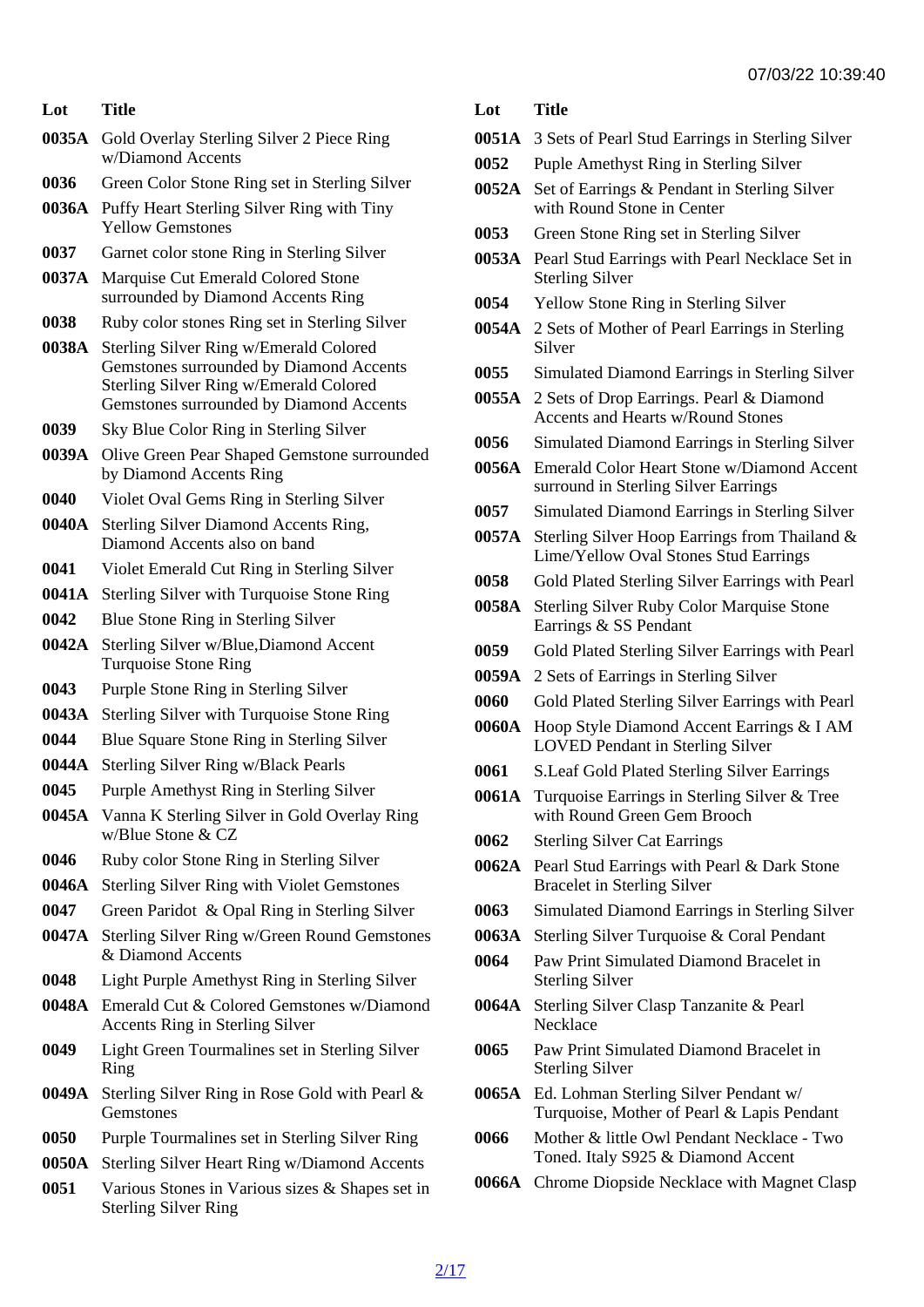- Lot Title
- 0067 Mother & little Owl Pendant Necklace Two Toned. Italy S925 & Diamond Accent
- 0067A Multi Strand Sterling Silver Necklace & Two Toned Swan Brooch
- 0068 Gold Plated Sterling Silver Circle of Love Eternity Pendant
- 0068A Sterling Silver Electroform over a Wax Core Bracelet with Pearl
- 0069 Simulated Diamond Earrings in Sterling Silver
- 0069A Pearl Bracelet, Earrings & Snowman Pendant in Sterling Silver
- 0070 Sterling Silver Dangle Earrings w/Simulated Diamond
- 0070A Variety of Pearl Items in Sterling Silver, Bracelet, Ankle Bracelet, Earrings & Heart Pendant
- 0071 Sterling Silver Hoop Earrings w/dangling half white & half black stone
- 0071A Sterling Silver Bracelet with Pink, White & Violet Gemstones & Heart Pendant w/Diamond **Accents**
- 0072 Sterling Silver Hoop Earrings w/dangling half white & half black stone
- 0072A Sterling Silver Bangle Bracelet w/Amethyst & Mother of Pearl
- 0073 Sterling Silver Drop Earrings w/ light colorer lavendar set in each square
- 0073A Sterling Silver & Pearl Bracelet & Stud Earrings
- 0074 Sterling Silver Stud Earrings with Mystic Topaz stone
- 0074A Sterling Silver Bangle Bracelet w/Mystic Topaz
- 0075 Sterling Silver Round Decorative Stud Earrings
- 0075A Sterling Silver Ring w/Turquoise & Tanzanite **Stones**
- 0076 Sterling Silver Dangling Santa w/gift Earrings
- 0076A Sterling Silver Thinking Angel Linked Charms Bracelet
- 0077 Sterling Silver Black & White stones Stud Earrings
- 0077A Sterling Silver Chrome Diopside Tennis Style **Bracelet**
- 0078 14k Gold Plated Sterling Silver Earrings with Pearl
- 0078A Sterling Silver & Garnet Necklace, Earrings & Ring Set
- 0079 Pink & White Stone Stud Earrings in Sterling Silver
- 0079A Sterling Silver & Fresh Water Pearls Necklace

- 0080 Yellow Stones Full Heart Shape Dangle Earrings in Sterling Silver
- 0080A Sterling Silver & Tanzanite Necklace & Earrings Set
- 0081 Sterling Silver Dangling Pearl Earrings
- 0081A Sterling Silver Lapis Necklace
- 0082 Sterling Silver Stud Earrings with Simulated **Diamonds**
- 0082A Sterling Silver & Amber Necklace
- 0083 Sterling Silver Two Tone Earrings w/Diamonds & Heart
- 0083A Sterling Silver & Oval Shaped Quartz Stone & Rose Gold Colored Rose Necklace
- 0084 Sterling Silver Stud Earrings with Yellow Stone
- 0084A Sterling Silver & Crystal Beads Bracelets & **Necklace**
- 0085 Gold Overlay Sterling Silver Stud Ball Earrings
- 0085A Sterling Silver Amethyst & Quartz Necklace
- 0086 Sterling Silver Square Decorative Stud Earrings
- 0086A Sterling Silver Bangle Bracelet
- 0087 Sterling Silver Butterfly Stud Earrings
- 0087A 2 Herringbone Style Necklaces in Sterling Silver
- 0088 Sterling Silver Drop Earrings with Beautiful Red Stone
- 0088A 2 Bracelets, 1 Bangle Style & 1 w/Oval Green **Stones**
- 0089 Sterling Silver Drop Earrings with Beautiful Red Stone
- 0089A 3 Bangle Style Bracelets
- 0090 Sterling Silver Decorative Stud Earrings
- 0090A Sterling Silver Bracelet with Blue Stone
- 0091 Sterling Silver Hoop Earrings
- 0091A Custom Made Necklace w/Sterling Silver Clasps & Findings (Blue)
- 0092 Sterling Silver Latch Back Earrings with 3 Simulated Diamonds
- 0092A Custom Made Necklace w/Sterling Silver Clasps & Findings (Pink)
- 0093 Gold Overlay Sterling Silver Lever Back Simulated Diamond
- 0093A Custom Made Necklace w/Sterling Silver Clasps & Findings (Green)
- 0094 Heart Shaped Diamond Accent Earrings in Sterling Silver
- 0094A Sterling Silver Necklace & Earrings
- 0095 Green Stones form a ball on these Sterling Silver Drop Earrings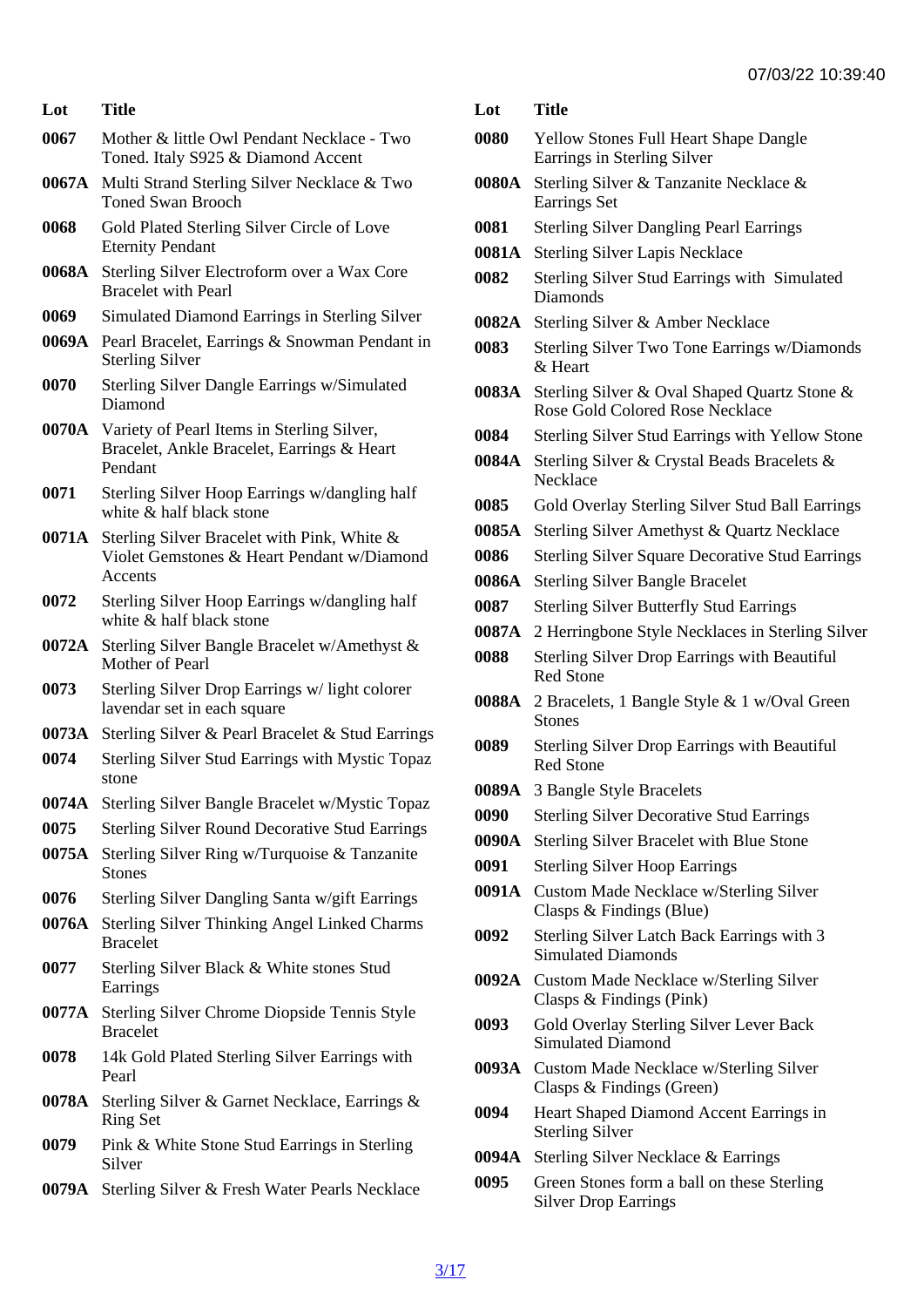- 0095A Sterling Silver Bracelet w/Heart Shaped Multi color Quartz & Fish Hook Earrings
- 0096 Heart Shaped Diamond Accent Earrings in Sterling Silver
- 0096A Sterling Silver Ring & Earrings Set w/Black & Diamond Accents
- 0097 Pear Shaped Simulated Diamond Stud Earrings in Sterling Silver
- 0097A Sterling Silver Bracelet w/Variety of size & Shape Gemstones
- 0098 Sterling Silver Dangling Santa w/gift Earrings
- 0098A Sterling Silver Bracelet w/Variety of size & Shape Gemstones
- 0099 3 Hearts Drop Earrings in Sterling Silver
- 0099A Sterling Silver Bracelet w/Violet Oval Shaped **Gemstones**
- 0100 Brown Stone with 3 hanging Pearls Earrings in Sterling Silver
- 0100A Sterling Silver Bracelet w/Burgandy Square Shaped Gemstones
- 0101 Galaxy looking Stone Stud Earrings
- 0101A Sterling Silver Bracelet w/Round Yellow Shaped Gemstones
- 0102 Sterling Silver Drop Earrings
- 0102A Sterling Silver Bracelet w/Red Square Shaped **Gemstones**
- 0103 Sterling Silver Star Drop Earrings with White Stone Circle
- 0103A Sterling Silver Bracelet w/Violet Emerald Cut **Gemstones**
- 0104 Triangle Simulated Diamond Stud Earrings in Sterling Silver
- 0104A Sterling Silver Bracelet w/Violet Pear Shape **Gemstones**
- 0105 Sterling Silver Hoop Earrings with light pink ball
- 0105A Sterling Silver Bracelet w/Violet Round Shape **Gemstones**
- 0106 Diamond Accent Knot Stud Earrings in Sterling Silver
- 0106A Sterling Silver Bracelet w/Light Blue Square Shaped Gemstones
- 0107 Diamond Accent Hoop Earrings in Sterling Silver
- 0107A 14K Gold Clasp Chrome Dioxide Gemstone **Necklace**
- 0108 Rope Style Hoop Earrings in Sterling Silver

- 0108A 14K Gold Necklace with Black Onyx **Gemstones**
- 0109 Sterling Silver Stud Earrings
- 0109A 10K & 14K Vintage Gold Brooch
- 0110 Sterling Silver Lever Back Drop Earrings
- 0110A 14K Gold Two Tone Earrings with Latch Back **Closure**
- 0111 Black Stone Stud Earrings in Sterling Silver
- 0111A 21K Solid God Pendant w/Diamond Accents
- 0112 Diamond Accent Drop Earrings in Sterling Silver
- 0112A 10K Gold Earrings w/Marquise Stones
- 0113 Heart Shaped Simulated Diamond in Sterling Silver w/kidney wire back
- 0113A 18K Gold Bracelet, has a broken link
- 0114 Diamond Accent Swirls in Titanium Stud Earrings
- 0114A 10K Gold Simulated Diamond Stud Earrings
- 0115 Brown Pear Shaped Stone Earrings in Sterling Silver w/kidney wire back
- 0115A 10K Gold Simulated Diamond Stud Earrings
- 0116 Emerald Color Heart Stone w/Diamond Accent surround in Sterling Silver Latch Back
- 0116A 10K Gold Simulated Diamond Stud Earrings
- 0117 Diamond Accent Heart Shaped Earrings in Sterling Silver
- 0117A 10K Gold Simulated Diamond Stud Earrings
- 0118 Bracelet with Painted Beads
- 0118A 10K Gold Simulated Diamond Key Pendant **Necklace**
- 0119 Sterling Silver and Pearl Chandelier Earrings
- 0119A Fresh Water Pearl Necklace w/14K Gold Clasp & Fresh Water Pearl Earrings w/14k Gold Posts
- 0120 Sterling Silver Necklace w/Butterfly Pendant
- 0120A Fresh Water Pearl Necklace w/14K Gold Clasp & Fresh Water Pearl Earrings w/14k Gold Posts
- 0121 Bangle Bracelet with Lime Green Stone
- 0121A Fresh Water Pearl Necklace w/14K Gold Clasp & Fresh Water Pearl Earrings w/14k Gold Posts
- 0122 SS 18K Ring with Blue Emerald Cut Stone
- 0122A Fresh Water Pearl Necklace w/14K Gold Clasp & Fresh Water Pearl Earrings w/14k Gold Posts
- 0123 Two Tone Sterling Silver Pendant with Light Blue Emerald Cut Stone
- 0123A Fresh Water Pearl Necklace w/14K Gold Clasp & Fresh Water Pearl Earrings w/14k Gold Posts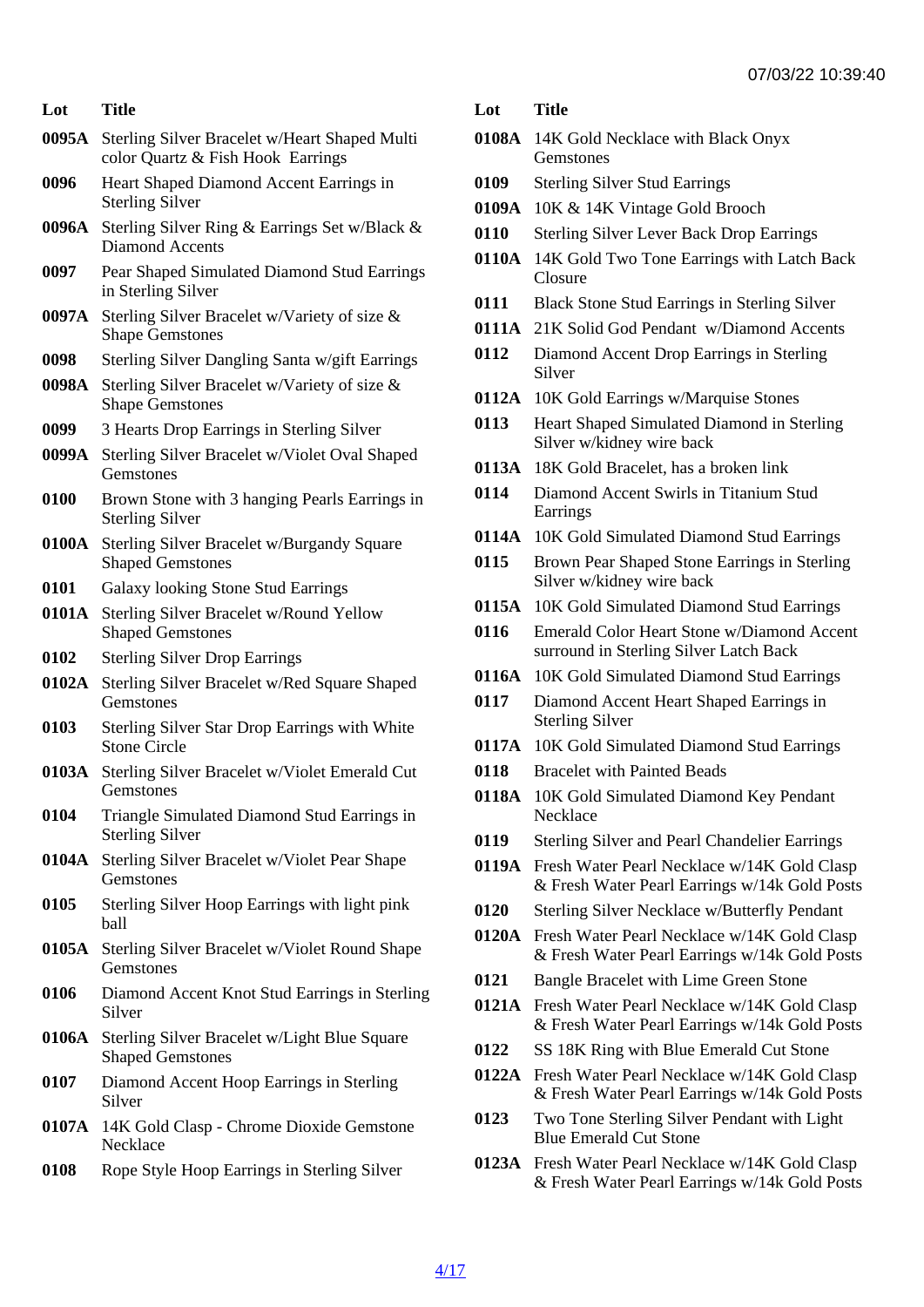- Lot Title
- 0124 Sterling Silver Ruby & Green Tourmaline **Necklace**
- 0124A Fresh Water Pearl Necklace w/14K Gold Clasp & Fresh Water Pearl Earrings w/14k Gold Posts
- 0125 Sterling Silver Red Tourmaline Necklace
- 0125A Fresh Water Pearl Necklace w/14K Gold Clasp & Fresh Water Pearl Earrings w/14k Gold Posts
- 0126 Sterling Silver Gold Overlay with Ruby & Sapphire Stones
- 0126A Sterling Silver Pendants & Clasps w/Burgandy **Gemstones**
- 0127 Sterling Silver Bracelet with Light Green Oval **Stones**
- 0127A Sterling Silver Chandelier Style Earrings & Pendants w/Purple Gemstones
- 0128 Sterling Silver Tennis Bracelet with White & Light Violet Stones
- 0128A Sterling Silver Drop Earrings & Pendants w/Purple Gemstones
- 0129 Gold Overlay Sterling Silver Bracelet with White & Light Blue Stones
- 0129A Sterling Silver Drop Earrings & Pendants w/Purple Gemstones
- 0130 Sterling Silver Pendant with Yellow Emerald Cut Stone on 20" Chain
- 0130A Sterling Silver Chandelier Style Earrings & Pendants w/Yellow Gemstones & Coral Color **Quartz**
- 0131 Sterling Silver Cross Shaped Pendant w/variety of size & shapes Gemstones
- 0131A Sterling Silver Chandelier Style Earrings & Pendants w/Light Green Gemstones & Dark **Quartz**
- 0132 Sterling Silver Pendant w/variety of size & shapes gemstones
- 0132A Sterling Silver Earrings & Pendant w/Purple & Light Blue Gemstones
- 0133 Sterling Silver Star Shaped Pendant w/variety of size & shapes Gemstones
- 0133A Sterling Silver Drop Earrings & Pendants w/Light Green Gemstones & Dark Quartz
- 0134 Sterling Silver Mother of Pearl & Gemstones Pendant
- 0134A Sterling Silver Chandelier Style Earrings & Pendants w/Burgandy Gemstones & Quartz
- 0135 Sterling Silver & Gemstones Pendant
- 0135A Sterling Silver Drop Earrings & Pendants w/Light Blue Gemstones & Blue Quartz
- 0136 Sterling Silver & Gemstones Pendant

- 0136A Sterling Silver Drop Earrings & Pendants w/Purple Gemstones & Purple Quartz
- 0137 Sterling Silver Pendant w/large various size & shaped Gems
- 0137A Sterling Silver Chandelier Style Earrings & Pendant w/Purple Gemstones
- Sterling Silver w/various size & shaped Gems **Pendant**
- 0138A Sterling Silver Tourmaline Pendant
- 0139 Sterling Silver Cross Shaped Pendant w/variety of size & shapes Gemstones
- 0139A Citrine & Fresh Water Pearl Pendant in Sterling Silver (Emerald Cut Stone)
- 0140 Sterling Silver & Gemstones Pendant
- 0140A Citrine & Fresh Water Pearl Pendant in Sterling Silver (Oval Cut Stone)
- 0141 Sterling Silver w/various size Gemstones Pendant
- 0141A Citrine & Fresh Water Pearl Pendant in Sterling Silver (Oval Cut Stone)
- 0142 Sterling Silver Cross Shaped Pendant w/variety of size & shapes Gemstones
- 0142A Citrine & Fresh Water Pearl Pendant in Sterling Silver (Square Cut Stone)
- 0143 Sterling Silver Pin Wheel Style Pendant with Various Gemstones
- 0143A Citrine & Fresh Water Pearl Pendant in Sterling Silver (Emerald Cut Stone)
- 0144 Sterling Silver Pendant w/variety of size & shapes Gemstones
- 0144A Citrine & Fresh Water Pearl Pendant in Sterling Silver (Emerald Cut Stone)
- 0145 Sterling Silver Cross Shaped Pendant w/variety of size & shapes Gemstones
- 0145A Citrine & Fresh Water Pearl Pendant in Sterling Silver (Emerald Cut Stone)
- 0146 Sterling Silver Pendant with round & marquise style Gemstones
- 0146A Citrine & Fresh Water Pearl Pendant in Sterling Silver (Oval Cut Stone)
- 0147 Sterling Silver Pendant with round & marquise style Gemstones
- 0147A Citrine & Fresh Water Pearl Pendant in Sterling Silver (Oval Cut Stone)
- 0148 Sterling Silver Cross Style Pendant with **Gemstones**
- 0148A Citrine & Fresh Water Pearl Pendant in Sterling Silver (Oval Cut Stone)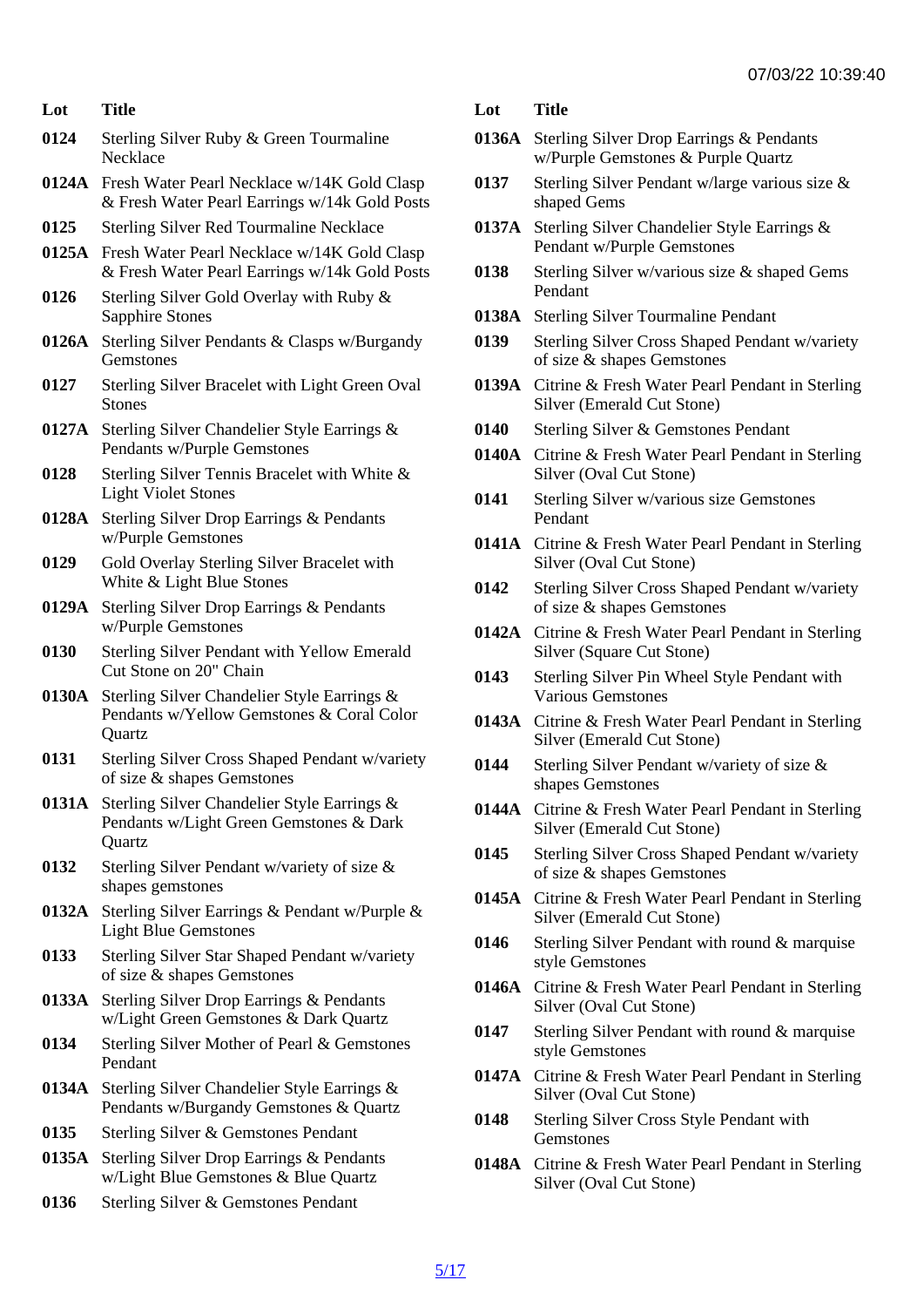- Lot Title 0149 Sterling Silver with round & marquise style **Gemstones** 0149A Citrine & Fresh Water Pearl Pendant in Sterling Silver (Oval Cut Stone) 0150 Sterling Silver with round & marquise style **Gemstones** 0150A Citrine & Fresh Water Pearl Pendant in Sterling Silver (Emerald Cut Stone) 2 Pearls loose 0151 Sterling Silver Cross Style Pendant w/Round & Pear shaped Gemstones 0152 Sterling Silver Multi Gemstone Pendant 0153 Sterling Silver Marquise Gemstone Pendant 0154 Sterling Silver Cross Shaped Pendant w/Round **Gemstones** 0155 Sterling Silver Pendant w/Oval Gemstones 0156 Decorative Sterling Silver Pendant w/Large Pear Shaped Gemstone 0157 Sterling Silver Gemstone Pendant 0158 Sterling Silver Pendant with round & marquise style Gemstones 0159 Sterling Silver Pendant with round & marquise style Multi Gemstones 0160 Sterling Silver Pendant with round & marquise style Gemstones 0161 Sterling Silver Cross Shaped Pendant w/Round & Marquise Gemstones 0162 Sterling Silver Sun Rays Shaped Pendant w/Round & Marquise Gemstones 0163 Sterling Silver Pendant w/Round Multi **Gemstones** 0164 Decorative Cross Shaped Sterling Silver Pendant w Gemstones 0165 Sterling Silver Cross Shaped Pendant w/variety of size & shapes Gemstones 0166 Sterling Silver Cross Shaped Pendant w/Round & Marquise Gemstones 0167 Sterling Silver Pendant w/Round & Square Drop Gemstones 0168 Sterling Silver & Gemstones Pendant 0169 Sterling Silver Pendant w/Square Gemstones 0170 Heart Shaped Sterling Silver Pendant w/2 Gemstones 0171 Sterling Silver Pendant w/2 Pear Shaped **Gemstones** 0172 Sterling Silver Heart Pendant w/Gemstones 0173 Sterling Silver Heart Pendant w/Gemstones Lot Title
- 0174 Sterling Silver Pendant w/Round Gemstones

- 0175 Decorative Sterling Silver Pendant w/Oval Shaped Gemstone
- 0176 Sterling Silver Pendant w/Round Gemstone
- 0177 Sterling Silver Pendant w/Round & Marquise **Stones**
- 0178 Sterling Silver Pendant w multi colored Square **Gemstones**
- 0179 Sterling Silver Cross Shaped Pendant w/variety of size & shapes Gemstones
- 0180 Sterling Silver Cross Shaped Pendant w/variety of colored Gemstones
- 0181 Sterling Silver Cross Shaped Pendant w/Blue Violet Oval Gemstones
- 0182 Decorative Sterling Silver Yellow Pear Shaped **Pendant**
- 0183 Multi-Colored Round Pendant w/Genuine Stones, not Sterling Silver
- 0184 Sterling Silver 3" Pendant with Multi Stones & Pearks
- 0185 Sterling Silver Pendant with Red/Pink Stone
- 0186 Sterling Silver Pendant with Round Dark Red **Stone**
- 0187 Sterling Silver Pendant with Ruby Colored Oval Stone
- 0188 2 Sterling Silver Pendants, 1 Round Green Stone & 1 Square Light Violet Stone
- 0189 Sterling Silver Pendant w/5 Red Round Stones
- 0190 Sterling Silver Pendant with Emerald Cut Ruby Colored Stone
- 0191 Sterling Silver Pendant with a Light Green Round Gemstone
- 0192 Sterling Silver Drop Heart Pendant with a Violet Colored Gemstone
- 0193 Sterling Silver Pendant with Yellow Square Stone
- 0194 Sterling Silver Pendant with Purple Round & Oval Gemstones
- 0195 Sterling Silver Sun Rays Shaped Pendant w/Round & Marquise Gemstones
- 0196 Light Blue Sterling Silver Cross Pendant
- 0197 Sterling Silver Pendant w/multi colored Gemstones
- 0198 Sterling Silver Pendant w/multi colored **Gemstones**
- 0199 Sterling Silver Pendant w/multi colored **Gemstones**
- 0200 Sterling Silver Pendant w/multi colored **Gemstones**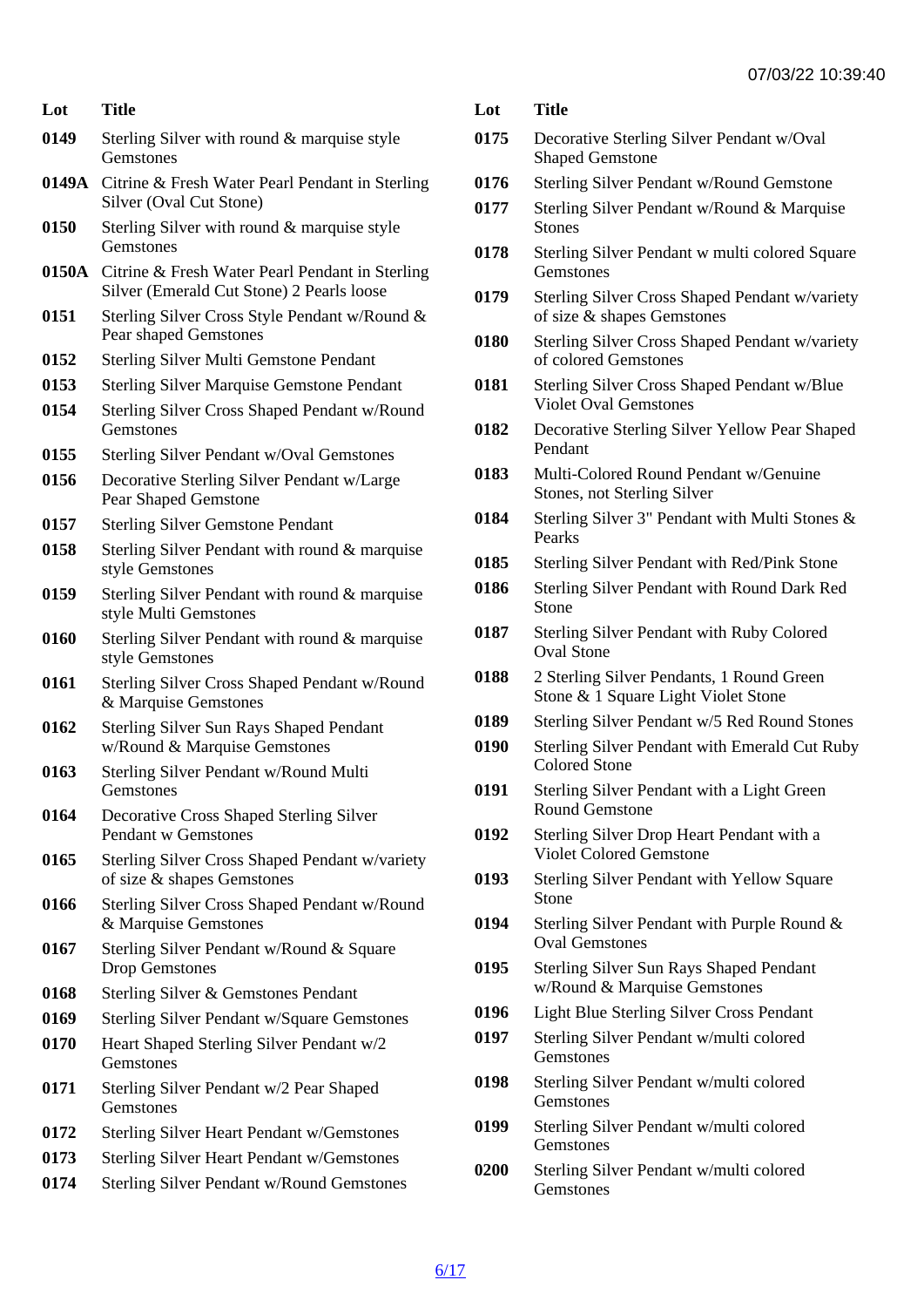- Lot Title Womens Black Rabbit Fur Jacket, size M Womens Romeo & Juliet Faux Fur vest, size L
- Womens Romeo & Juliet Multi-colored Faux Fur vest, size M
- Womens Black Lamb Fur Jacket, size M
- Womens Romeo & Juliet Couture Luxe Leather Jacket, size S
- Gucci Red Leather wallet
- Louis Vuitton Sarah Wallet
- Kate Spade Wristlet
- Kate Spade Light Grey Wristlet
- Kate Spade Green Wristlet
- Kate Spade Purse
- Michael Kors Black Clutch
- Michael Kors Gilly, DK PWDR BLSH LG DRWSTG TRVL TOTE
- Michael Kors Jet Set Travel
- Michael Kors Cooper ADMRL/PLBLUE Utility Briefcase
- Old Navy Studio Spotlight Jacket, size SPP
- BCBG MAXAZRIA Purple and Black sweater with Fauz fur Collar,size M
- Timberland Weathergear jacket size M
- 0219 Romeo & Juiliet Couture Dusty pink, size S
- 0220 Romeo & Juiliet Couture Dusty pink, size M
- 0221 Romeo & Juiliet Couture Dusty pink, size M
- 0222 Romeo & Juiliet Couture Dusty pink, size M
- 0223 Romeo & Juiliet Couture Dusty pink, size M
- 0224 Romeo & Juiliet Couture Dusty pink, size M
- 0225 Romeo & Juiliet Couture Dusty pink, size M
- 0226 Romeo & Juiliet Couture Dusty pink, size M
- Romeo & Juliet Jean Jacket Dusty pink, size S
- Romeo & Juliet Jean Jacket Dusty pink, size S
- Romeo & Juliet Jean Jacket Dusty pink, size S
- Romeo & Juliet Jean Jacket Dusty pink, size M
- Romeo & Juliet Jean Jacket Dusty pink, size M
- Romeo & Juliet Jean Jacket Dusty pink, size M
- Romeo & Juliet Jean Jacket Dusty pink, size M
- Romeo & Juliet Jean Jacket Dusty pink, size M
- Romeo & Juliet Jean Jacket Dusty pink, size M
- Romeo & Juliet Jean Jacket Dusty pink, size M
- Romeo & Juliet Jean Jacket Dusty pink, size M
- Romeo & Juliet Jean Jacket Dusty pink, size M
- Romeo & Juliet Couture White shirt, size M

- Rick Owens Island Vintage leather Dress
- Romeo & Juliet Jean Jacket Medium blue, size S
- Romeo & Juliet Jean Jacket Medium blue, size S
- Romeo & Juliet Jean Jacket Medium blue, size S
- Romeo & Juliet Jean Jacket Medium blue, size S
- Romeo & Juliet Jean Jacket Medium blue, size S
- Romeo & Juliet Jean Jacket White, size S
- Romeo & Juliet Jean Jacket White, size S
- Romeo & Juliet Jean Jacket White, size S
- Romeo & Juliet Jean Jacket White, size M
- Romeo & Juliet Couture Olive Green Cheetah Print Skirt, size S
- Romeo & Juliet Couture Olive Green Cheetah Print Skirt, size M
- Ellen Tracy Sequence Black skirt, size 8
- Romeo & Juliet Couture Blue Faux Suede Bootleg Flare Pants, size M
- Romeo & Juliet Couture Black Jean Pants, size M
- Romeo & Juliet Couture Black Jean Pants W/Sequence, size M
- David Meister Black Lined Dress, size 8
- Romeo & Juliet Couture White shirt, size M
- Romeo & Juliet Couture Grey Floral Applique Sweatshirt Tee Shirt, size M
- Romeo & Juliet Couture Grey Floral Applique Sweatshirt Tee Shirt, size M
- Romeo & Juliet Couture Grey Floral Applique Sweatshirt Tee Shirt, size M
- Romeo & Juliet Couture Grey Floral Applique Sweatshirt Tee Shirt, size M
- Romeo & Juliet Couture Grey Longsleeve Sweatshirt, size S
- Romeo & Juliet Couture Grey Longsleeve Sweatshirt, size S
- Romeo & Juliet Couture Grey Longsleeve Sweatshirt, size M
- Romeo & Juliet Couture Grey Longsleeve Sweatshirt, size M
- Romeo & Juliet Couture Distressed Vented Sides Terry Gray Long Sleeved Top, size M
- Romeo & Juliet Couture Charcoal Distressed Tied Sides Holes, size S
- Romeo & Juliet Couture Charcoal Distressed Tied Sides Holes, size S
- Romeo & Juliet Couture Charcoal Distressed Tied Sides Holes, size M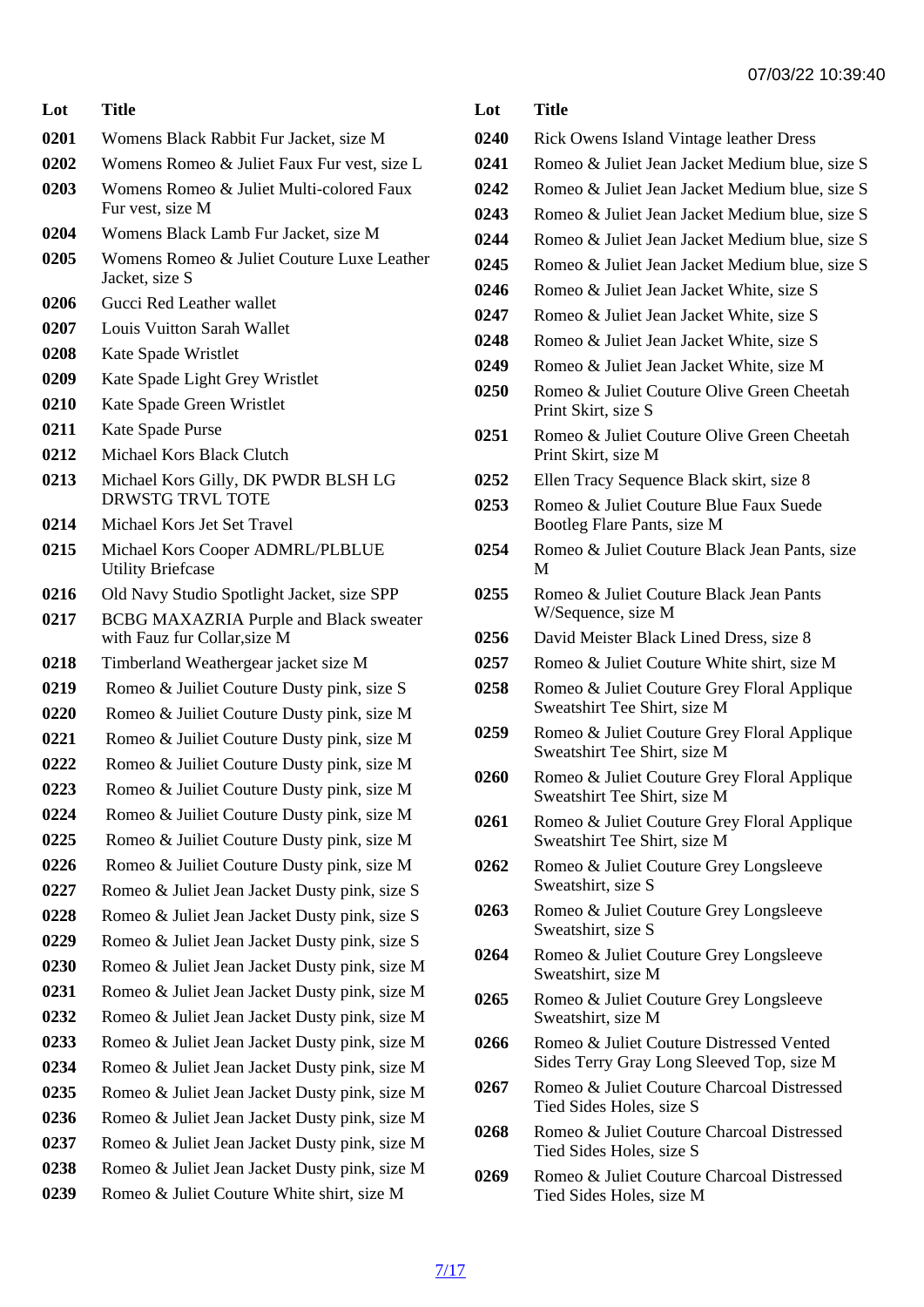| Lot  | <b>Title</b>                                                           |
|------|------------------------------------------------------------------------|
| 0270 | Romeo & Juliet Couture Charcoal Distressed<br>Tied Sides Holes, size M |
| 0271 | Romeo & Juliet Couture Charcoal Distressed                             |

- Tied Sides Holes, size M 0272 Romeo & Juliet Couture Charcoal Distressed
- Tied Sides Holes, size M 0273 Romeo & Juliet Couture Charcoal Distressed
- Tied Sides Holes, size M
- 0274 Romeo & Juliet Couture Charcoal Distressed Tied Sides Holes, size M
- 0275 Romeo & Juliet Couture Charcoal Distressed Tied Sides Holes, size M
- 0276 Romeo & Juliet Couture Charcoal Distressed Tied Sides Holes, size L
- 0277 Romeo & Juliet Couture Black Distressed Tied Sides Holes, size L
- 0278 Romeo & Juliet Couture Black off the shoulder Longsleeve Sweatshirt, size S
- 0279 Romeo & Juliet Stone Color Velvet Spaghetti Strap Romper, size M
- 0280 Romeo & Juliet Couture Black Pencil Skirt, size L
- 0281 Romeo & Juliet Couture Olive Green Faux Leather Top, size M
- 0282 Romeo & Juliet Couture Grey/White Knit Top, size M
- 0283 Free People Top, size XS
- 0284 Romeo & Juliet Couture Emerald Long Sleeve Velvet Dress, size M
- 0285 Romeo & Juliet Couture Emerald Long Sleeve Velvet Dress, size M
- 0286 Romeo & Juliet Couture Emerald Long Sleeve Velvet Dress, size M
- 0287 Romeo & Juliet Couture Black/White Flower Print Dress, size S
- 0288 Romeo & Juliet Couture Dress Pink/Beige Lace Pattern Off Shoulder Flare Sleeves, size M
- 0289 Romeo & Juliet Couture Dress Pink/Beige Lace Pattern Off Shoulder Flare Sleeves, size M
- 0290 Romeo & Juliet Couture Dress Pink/Beige Lace Pattern Off Shoulder Flare Sleeves, size L
- 0291 Romeo & Juliet Couture Dress Pink/Beige Lace Pattern Off Shoulder Flare Sleeves, size L
- 0292 Romeo & Juliet Black and White W/Purple Dress, size S
- 0293 Romeo & Juliet Black and White W/Purple Dress, size S
- 0294 Romeo & Juliet Black and White W/Purple Dress, size M

- 0295 Romeo & Juliet Black and White W/Purple Dress, size M
- 0296 Romeo & Juliet Black and White W/Purple Dress, size M
- 0297 Romeo & Juliet Black and White W/Purple Dress, size M
- 0298 Romeo & Juliet Black and White W/Purple Dress, size M
- 0299 Romeo & Juliet Black and White W/Purple Dress, size L
- 0300 Romeo & Juliet Black and White W/Purple Dress, size L
- 0301 Cocco Colette White Dress with Lace & Floral design, size S
- 0302 Cocco Colette White Dress with Lace & Floral design, size S
- 0303 Cocco Colette White Dress with Lace & Floral design, size L
- 0304 Romeo & Juliet Black Dress, size M
- 0305 Romeo & Juliet Black Dress, size M
- 0306 Free Generations Los Angeles Charcoal Long Sleeve Dress, size M
- 0307 Free Generations Los Angeles Charcoal Long Sleeve Dress, size M
- 0308 Free Generations Los Angeles Charcoal Long Sleeve Dress, size M
- 0309 Romeo & Juliet Couture Black Long Sleeve Shirt,100% Cotton, size S
- 0310 Romeo & Juliet Couture Black Long Sleeve Shirt,100% Cotton, size L
- 0311 Romeo & Juliet Couture Corduroy Burgundy Dress, size M
- 0312 Romeo & Juliet Couture Corduroy Burgundy Dress, size M
- 0313 Romeo & Juliet Couture Corduroy Burgundy Dress, size M
- 0314 Romeo & Juliet Couture Corduroy Olive Green Dress, size M
- 0315 Rampage Lilac & White Stripe Seersucker Mini Dress w/puff ruffle sleeves, size M
- 0316 Rampage Chambray & White Stripe Seersucker Mini Dress w/puff ruffle sleeves, size S
- 0317 Rampage Chambray & White Stripe Seersucker Mini Dress w/puff ruffle sleeves, size S
- 0318 Rampage Chambray & White Stripe Seersucker Mini Dress w/puff ruffle sleeves, size M
- 0319 Rampage Chambray & White Stripe Seersucker Mini Dress w/puff ruffle sleeves, size M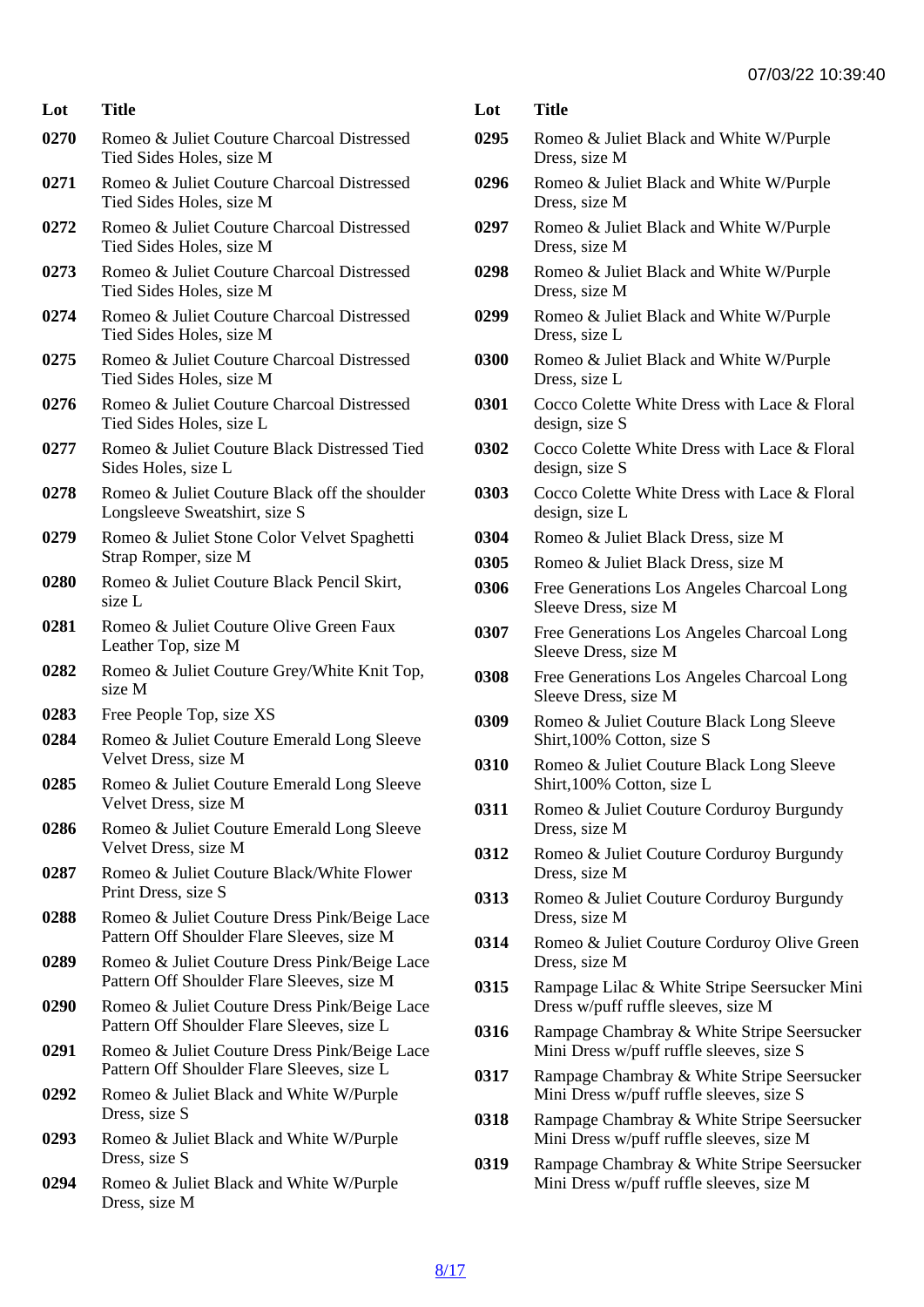| <del>01100122 10.00.10</del> |  |
|------------------------------|--|

| Lot  | <b>Title</b>                                                                                 | Lot  | <b>Title</b>                                                              |
|------|----------------------------------------------------------------------------------------------|------|---------------------------------------------------------------------------|
| 0320 | Rampage Chambray & White Stripe Seersucker                                                   | 0348 | Free Generation Long Sleeve Ruffle Top, size M                            |
|      | Mini Dress w/puff ruffle sleeves, size M                                                     | 0349 | Free Generation Long Sleeve Ruffle Top, size M                            |
| 0321 | Rampage Chambray & White Stripe Seersucker<br>Mini Dress w/puff ruffle sleeves, size M       | 0350 | Free Generation Long Sleeve Ruffle Top, size M                            |
| 0322 | Rampage Chambray & White Stripe Seersucker                                                   | 0351 | Free Generation Long Sleeve Ruffle Top, size L                            |
|      | Mini Dress w/puff ruffle sleeves, size M                                                     | 0352 | Free Generation Long Sleeve Ruffle Top, size L                            |
| 0323 | Rampage Chambray & White Stripe Seersucker                                                   | 0353 | Free Generation Long Sleeve Ruffle Top, size L                            |
|      | Mini Dress w/puff ruffle sleeves, size L                                                     | 0354 | Free Generation Long Sleeve Ruffle Top, size L                            |
| 0324 | Rampage Chambray & White Stripe Seersucker 0355<br>Mini Dress w/puff ruffle sleeves, size L  |      | Romeo and Juliet Graphic Sequin Sweatshirt,<br>size S                     |
| 0325 | Romeo & Juliet Couture Chili Pepper Red Boho<br>Ruffle Off Shoulder Peasant Crop Top, size S | 0356 | Romeo and Juliet Graphic Sequin Sweatshirt,<br>size M                     |
| 0326 | Romeo & Juliet Couture Chili Pepper Red Boho<br>Ruffle Off Shoulder Peasant Crop Top, size S | 0357 | Romeo and Juliet Graphic Sequin Sweatshirt,<br>size L                     |
| 0327 | Romeo & Juliet Couture Chili Pepper Red Boho<br>Ruffle Off Shoulder Peasant Crop Top, size M | 0358 | Romeo & Juliet Couture Cold Shoulder Open<br>Back Velvet Burgundy, size S |
| 0328 | Romeo & Juliet Couture Chili Pepper Red Boho<br>Ruffle Off Shoulder Peasant Crop Top, size L | 0359 | Romeo & Juliet Couture Cold Shoulder Open<br>Back Velvet Burgundy, size S |
| 0329 | Romeo & Juliet Couture Charcoal Boho Ruffle<br>Off Shoulder Peasant Crop Top, size M         | 0360 | Romeo & Juliet Couture Cold Shoulder Open<br>Back Velvet Burgundy, size M |
| 0330 | Romeo & Juliet Couture Charcoal Boho Ruffle                                                  | 0361 | Free Generation Embellish Pearl Blouse, size S                            |
|      | Off Shoulder Peasant Crop Top, size M                                                        | 0362 | Free Generation Embellish Pearl Blouse, size S                            |
| 0331 | Romeo & Juliet Couture Charcoal Boho Ruffle<br>Off Shoulder Peasant Crop Top, size M         | 0363 | Free Generation Embellish Pearl Blouse, size S                            |
| 0332 | Romeo & Juliet Couture Ultra Violet Boho                                                     | 0364 | Free Generation Embellish Pearl Blouse, size M                            |
|      | Ruffle Off Shoulder Peasant Crop Top, size S                                                 | 0365 | Free Generation Embellish Pearl Blouse, size M                            |
| 0333 | Romeo & Juliet Couture Ink Blue Off Shoulder                                                 | 0366 | Free Generation Embellish Pearl Blouse, size M                            |
|      | Top, size S                                                                                  | 0367 | Free Generation Embellish Pearl Blouse, size M                            |
| 0334 | Romeo & Juliet Couture Ink Blue Off Shoulder<br>Top, size S                                  | 0368 | Free Generation Embellish Pearl Blouse, size L                            |
| 0335 | Romeo & Juliet Couture Ink Blue Off Shoulder<br>Top, size M                                  | 0369 | Rampage Wms Pink Off Shldr Butterfly<br>Sleeves Blouse, size S            |
| 0336 | Romeo & Juliet Couture Ink Blue Off Shoulder                                                 | 0370 | Rampage Wms Pink Off Shldr Butterfly<br>Sleeves Blouse, size S            |
|      | Top, size M                                                                                  | 0371 | Rampage Wms Pink Off Shidr Butterfly                                      |
| 0337 | Romeo & Juliet Couture Ink Blue Off Shoulder                                                 |      | Sleeves Blouse, size S                                                    |
| 0338 | Top, size M<br>Romeo & Juliet Couture Ink Blue Off Shoulder                                  | 0372 | Rampage Wms Pink Off Shidr Butterfly<br>Sleeves Blouse, size S            |
|      | Top, size M                                                                                  | 0373 | Rampage Wms Pink Off Shldr Butterfly                                      |
| 0339 | Free Generation Long Sleeve Ruffle Top, size S                                               |      | Sleeves Blouse, size M                                                    |
| 0340 | Free Generation Long Sleeve Ruffle Top, size S 0374                                          |      | Rampage Wms Pink Off Shldr Butterfly                                      |
| 0341 | Free Generation Long Sleeve Ruffle Top, size S                                               |      | Sleeves Blouse, size M<br>Rampage Wms Pink Off Shldr Butterfly            |
| 0342 | Free Generation Long Sleeve Ruffle Top, size S                                               | 0375 | Sleeves Blouse, size M                                                    |
| 0343 | Free Generation Long Sleeve Ruffle Top, size S                                               | 0376 | Rampage Wms Pink Off Shidr Butterfly                                      |
| 0344 | Free Generation Long Sleeve Ruffle Top, size S                                               |      | Sleeves Blouse, size M                                                    |
| 0345 | Free Generation Long Sleeve Ruffle Top, size M 0377                                          |      | Rampage Wms Pink Off Shidr Butterfly                                      |
| 0346 | Free Generation Long Sleeve Ruffle Top, size M                                               |      | Sleeves Blouse, size M                                                    |
| 0347 | Free Generation Long Sleeve Ruffle Top, size M 0378                                          |      | Rampage Wms Pink Off Shldr Butterfly<br>Sleeves Blouse, size M            |
|      |                                                                                              |      |                                                                           |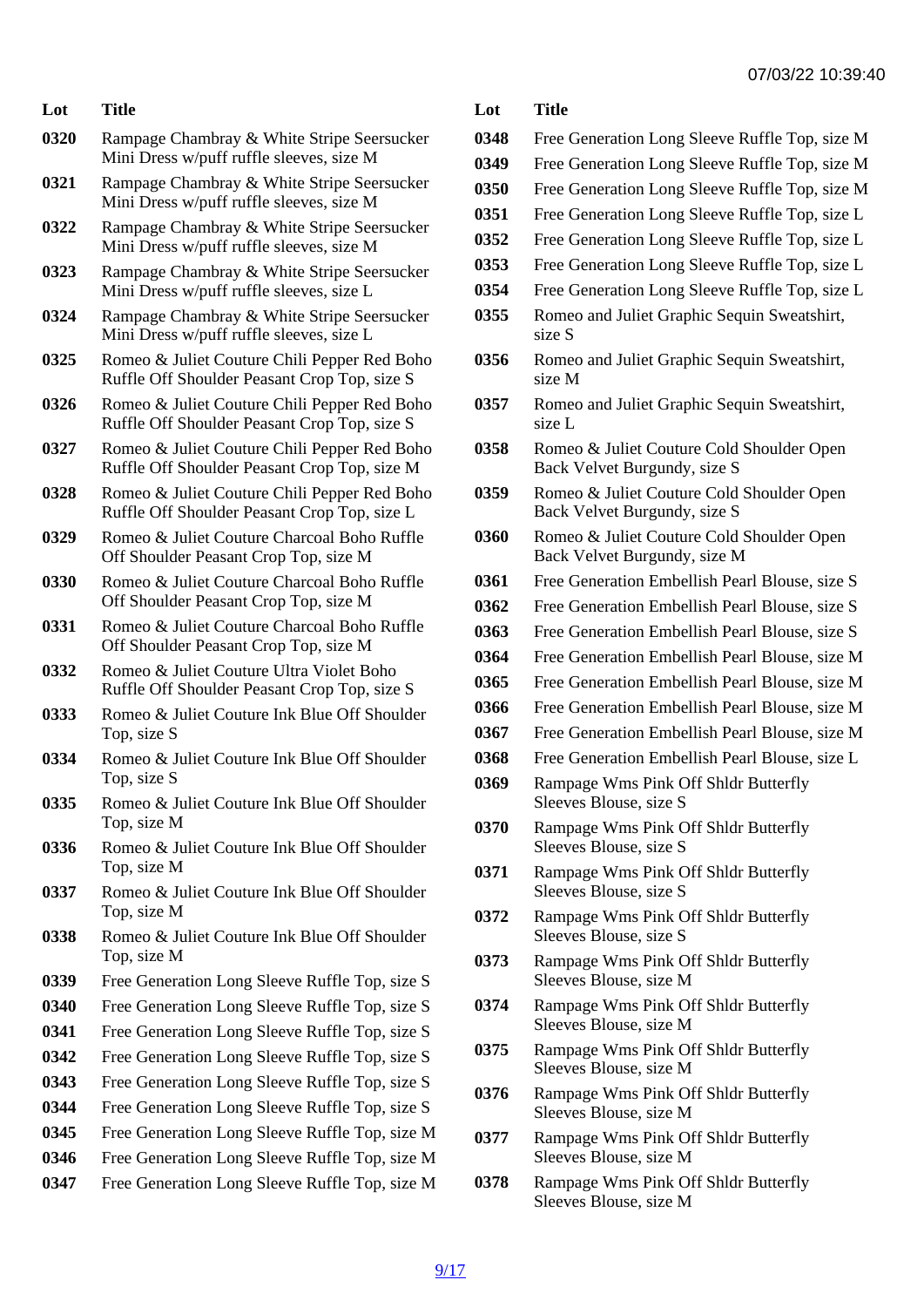| Lot  | Title                                                                                | L) |
|------|--------------------------------------------------------------------------------------|----|
| 0379 | Rampage Wms Pink Off Shldr Butterfly<br>Sleeves Blouse, size M                       | 0  |
| 0380 | Rampage Wms Pink Off Shldr Butterfly<br>Sleeves Blouse, size M                       | 0  |
| 0381 | Rampage Wms Pink Off Shldr Butterfly<br>Sleeves Blouse, size M                       | 0  |
| 0382 | Rampage Wms Pink Off Shldr Butterfly<br>Sleeves Blouse, size L                       | 0  |
| 0383 | Rampage Wms Pink Off Shldr Butterfly<br>Sleeves Blouse, size L                       | 0  |
| 0384 | Rampage Wms Pink Off Shldr Butterfly<br>Sleeves Blouse, size L                       | 0  |
| 0385 | Rampage Wms Pink Off Shldr Butterfly<br>Sleeves Blouse, size M                       | 0  |
| 0386 | Free Generation Burgundy Long Sleeve Ruffle<br>Shoulder Sweater Dress, size S        | 0  |
| 0387 | Free Generation Burgundy Long Sleeve Ruffle<br>Shoulder Sweater Dress, size S        | 0  |
| 0388 | <b>Free Generation Burgundy Long Sleeve Ruffle</b><br>Shoulder Sweater Dress, size S | 0  |
| 0389 | Free Generation Burgundy Long Sleeve Ruffle<br>Shoulder Sweater Dress, size S        | 0  |
| 0390 | Free Generation Burgundy Long Sleeve Ruffle<br><b>Shoulder Sweater Dress, size S</b> | 0  |
| 0391 | Free Generation Burgundy Long Sleeve Ruffle<br>Shoulder Sweater Dress, size M        | 0  |
| 0392 | Free Generation Burgundy Long Sleeve Ruffle<br>Shoulder Sweater Dress, size M        | 0  |
| 0393 | Free Generation Burgundy Long Sleeve Ruffle<br>Shoulder Sweater Dress, size M        | 0  |
| 0394 | Free Generation Burgundy Long Sleeve Ruffle<br>Shoulder Sweater Dress, size M        | 0  |
| 0395 | Free Generation Burgundy Long Sleeve Ruffle<br><b>Shoulder Sweater Dress, size M</b> | 0  |
| 0396 | Free Generation Burgundy Long Sleeve Ruffle<br>Shoulder Sweater Dress, size M        | 0  |
| 0397 | Free Generation Burgundy Long Sleeve Ruffle<br>Shoulder Sweater Dress, size M        | 0  |
| 0398 | Free Generation Burgundy Long Sleeve Ruffle<br><b>Shoulder Sweater Dress, size M</b> | 0  |
| 0399 | Free Generation Black Long Sleeve Blouse,<br>size S                                  | 0  |
| 0400 | Free Generation Black Long Sleeve Blouse,<br>size S                                  | 0  |
| 0401 | Free Generation Black Long Sleeve Blouse,<br>size S                                  | 0  |
| 0402 | Free Generation Black Long Sleeve Blouse,<br>size S                                  | 0  |

- 0403 Free Generation Black Long Sleeve Blouse, size S
- 404 Free Generation Black Long Sleeve Blouse, size S
- 0405 Free Generation Black Long Sleeve Blouse, size S
- 406 Free Generation Black Long Sleeve Blouse, size S
- 407 Free Generation Black Long Sleeve Blouse, size S
- 0408 Free Generation Black Long Sleeve Blouse, size S
- 0409 Free Generation Black Long Sleeve Blouse, size S
- 410 Free Generation Black Long Sleeve Blouse, size M
- 411 Free Generation Black Long Sleeve Blouse, size M
- 412 Free Generation Black Long Sleeve Blouse, size M
- 413 Free Generation Black Long Sleeve Blouse, size M
- 414 Free Generation Black Long Sleeve Blouse, size M
- 415 Free Generation Black Long Sleeve Blouse, size M
- 416 Free Generation Black Long Sleeve Blouse, size M
- 417 Free Generation Black Long Sleeve Blouse, size M
- 418 Free Generation Black Long Sleeve Blouse, size M
- 419 Free Generation Black Long Sleeve Blouse, size M
- 420 Free Generation Black Long Sleeve Blouse, size M
- 421 Free Generation Black Long Sleeve Blouse, size M
- 422 Free Generation Black Long Sleeve Blouse, size M
- 423 Free Generation Black Long Sleeve Blouse, size M
- 424 Free Generation Black Long Sleeve Blouse, size M
- 425 Free Generation Black Long Sleeve Blouse, size M
- 426 Free Generation Black Long Sleeve Blouse, size M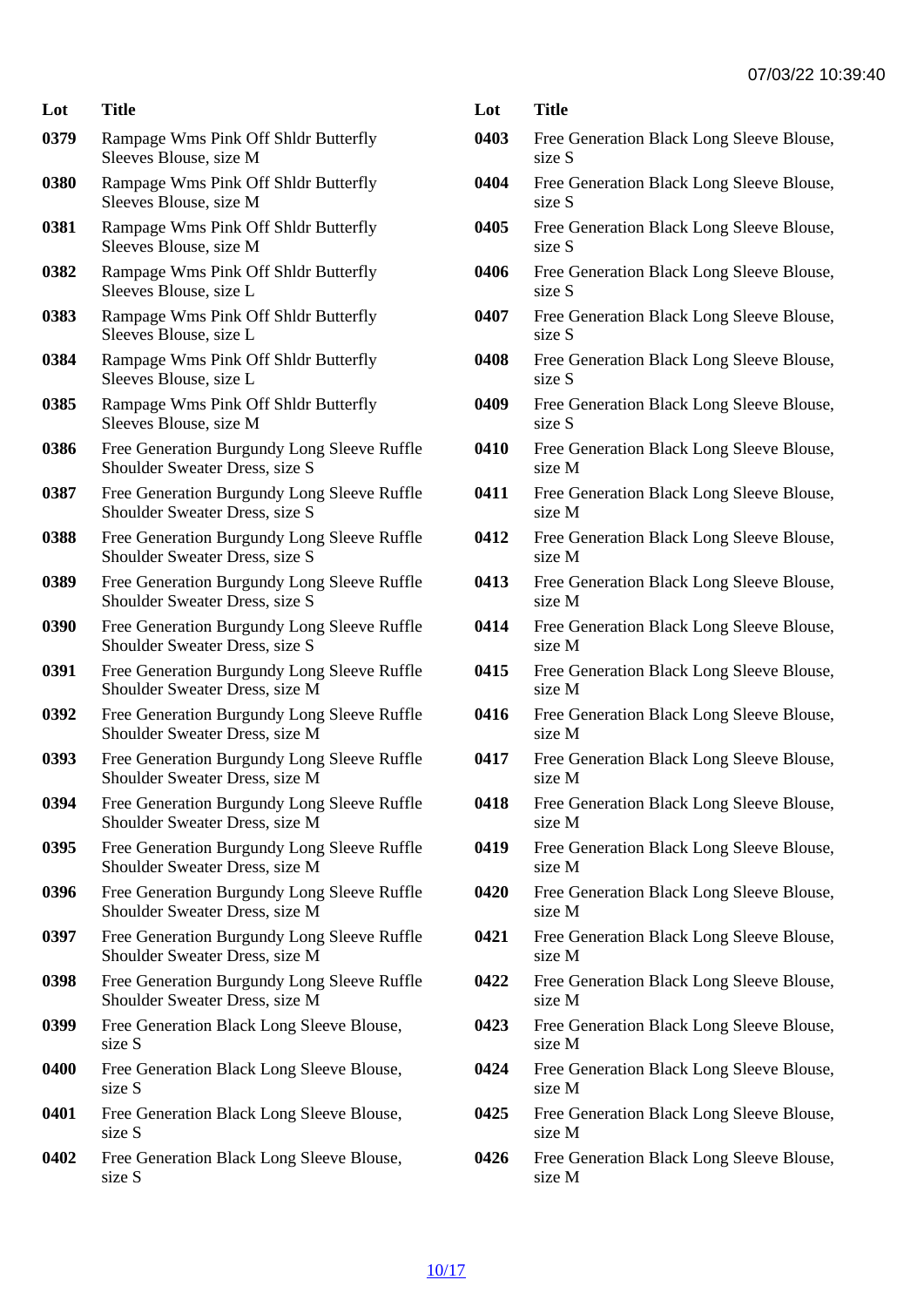- Lot Title
- 0427 Free Generation Black Long Sleeve Blouse, size M
- 0428 Free Generation Black Long Sleeve Blouse, size M
- 0429 Free Generation Black Long Sleeve Blouse, size L
- 0430 Free Generation Black Long Sleeve Blouse, size L
- 0431 Free Generation Black Long Sleeve Blouse, size L
- 0432 Free Generation Black Long Sleeve Blouse, size L
- 0433 Free Generation Black Long Sleeve Blouse, size L
- 0434 Free Generation Black Long Sleeve Blouse, size L
- 0435 Free Generation Black Long Sleeve Blouse, size L
- 0436 Romeo & Juliet Couture Cut Out Ruffle Sleeve Sweatshirt, size M
- 0437 Romeo & Juliet Couture Black Long Sleeve Sweatshirt, size M
- 0438 Romeo & Juliet Couture Black Long Sleeve Shirt W/ Embroidered Flowers, size S
- 0439 Romeo & Juliet Couture Off Shoulder Black Velvet Top, size M
- 0440 Romeo & Juliet Couture Cold Shoulder Ruffle Black Velvet Top, size M
- 0441 Romeo & Juliet Couture Cold Shoulder Ruffle Navy Velvet Top, size S
- 0442 Romeo & Juliet Couture Cold Shoulder Ruffle Olive Velvet Top, size L
- 0443 Romeo & Juliet Couture Cold Shoulder Ruffle Charcoal Velvet Top, size M
- 0444 Romeo & Juliet Couture Charcoal Velvet Cold Shoulder Dress, size L
- 0445 Romeo & Juliet Couture Burgandyl Velvet Cold Shoulder Dress, size S
- 0446 Romeo & Juliet Couture Charcoal Long Sleeve Velvet Dress, size S
- 0447 Leola Couture Black Polka Dot Mesh Dress, size M
- 0448 Leola Couture Black Polka Dot Mesh Dress, size M
- 0449 Romeo & Juliet Couture Cold Shoulder Open Back Velvet Ink Green, size S
- 0450 Coco Colette Red/White Stripe Shirt, size S
- 0451 Coco Colette Red/White Stripe Shirt, size S

| Lot  | Title                                                                         |
|------|-------------------------------------------------------------------------------|
| 0452 | Coco Colette Red/White Stripe Shirt, size S                                   |
| 0453 | Coco Colette Red/White Stripe Shirt, size S                                   |
| 0454 | Coco Colette Red/White Stripe Shirt, size M                                   |
| 0455 | Coco Colette Red/White Stripe Shirt, size M                                   |
| 0456 | Coco Colette Red/White Stripe Shirt, size M                                   |
| 0457 | Coco Colette Red/White Stripe Shirt, size M                                   |
| 0458 | Coco Colette Red/White Stripe Shirt, size M                                   |
| 0459 | Coco Colette Red/White Stripe Shirt, size M                                   |
| 0460 | Coco Colette Red/White Stripe Shirt, size M                                   |
| 0461 | Coco Colette Red/White Stripe Shirt, size M                                   |
| 0462 | Coco Colette Red/White Stripe Shirt, size M                                   |
| 0463 | Coco Colette Red/White Stripe Shirt, size M                                   |
| 0464 | Coco Colette Red/White Stripe Shirt, size L                                   |
| 0465 | Coco Colette Red/White Stripe Shirt, size L                                   |
| 0466 | Coco Colette Red/White Stripe Shirt, size L                                   |
| 0467 | Emanul Ungaro Long Burgandy Coat, size 4/38                                   |
| 0468 | HellyHansen Windbreaker Navy w/Green lined<br>hood, size M                    |
| 0469 | Ralph Lauren Polo Sport Windbreaker, Cream<br>Color, size S                   |
| 0470 | Michael Kors Rain Yellow Rain Jacket with<br>hide away hood, size M           |
| 0471 | Badgley Mischka Long Sleeve Black Evening<br>Gown with Pleated Bottom, size S |
| 0472 | Henig Furs Wool/Alpaca Black Coat, size 6P                                    |
| 0473 | Balenciaga. Edition Green/Yellow/Black<br>checker Skirt, size 40              |
| 0474 | Dolce & Gabbana Blazer & Skirt Set, Green<br>w/Leapard print Lining, size 46  |
| 0475 | Saint Laurent Rive Gauche Vintage Pencil<br>Skirt, size F36                   |
| 0476 | Max Mara Navy Blue Blazer w/Cream Color<br>Buttons, size 6                    |
| 0477 | Mondi Fashion Long Navy Blue Pleated Skirt<br>w/Front & Back Slits, size 38   |
| 0478 | Real Clothes Saks Fifth Avenue Blue & White<br>Checkered Blazer, size 6       |
| 0479 | Real Clothes Saks Fifth Avenue Tan & White<br>Checkered Blazer, size 6        |
| 0480 | Max Mara Navy Blue Wrap Skirt, size 6                                         |
| 0481 | Escada Black Top with Plastic Colored Beads,<br>size 38                       |
| 0482 | Tory Burch Teal Blue Fitted Cashmere<br>Cardigan, size XL                     |
|      |                                                                               |

0483 Chloe Wool/Cashmere Black Sweater with Gold Colored Palm Tree, size M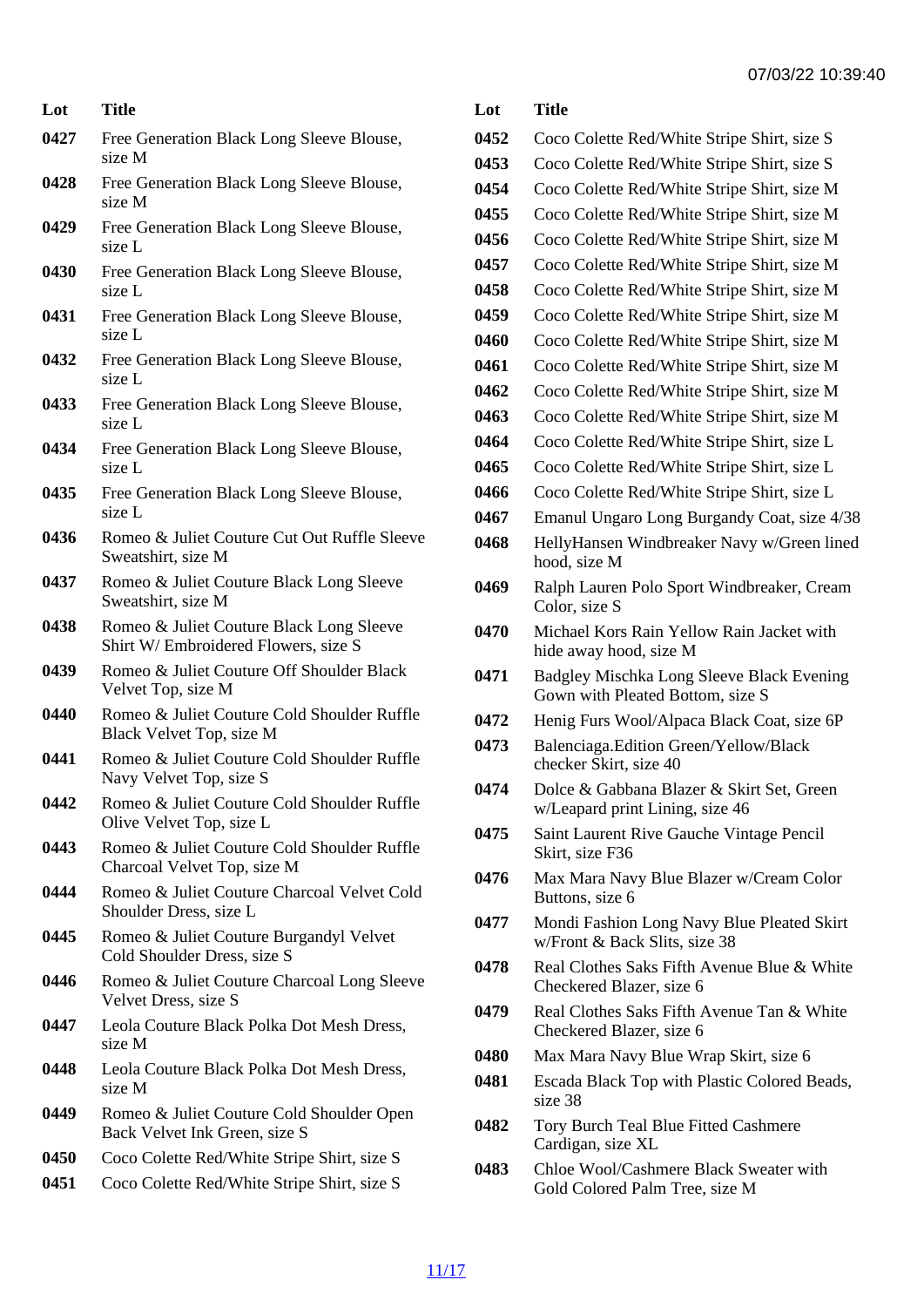| Lot  | Title                                                                       | Lot            |
|------|-----------------------------------------------------------------------------|----------------|
| 0484 | Maline Birger Ronida Long Sleeved Black Silk<br>Shirt, size 38              | 051<br>051     |
| 0485 | Sunderland of Scotland Cygnet Waterproof<br>Raingear Beige Jacket, size SSP | 051            |
| 0486 | Siena Men's Leather Coat. Rust Colored, size S                              | 052            |
| 0487 | Lillie Rubin Sheer Long Garment, size 10                                    | 052            |
| 0488 | American Eagle Outfitters Women's size 8                                    |                |
| 0489 | Salvatore Ferragamo Men Oxfords Brown<br>Suede Bibram Soles, size 10 1/2 D  | 052            |
| 0490 | Salvatore Ferragamo Black Moccasin With<br>Gancini Ornament, size 10 1/2 D  | 052<br>$052 -$ |
| 0491 | <b>Timberland Waterproof Brown Leather Mens</b><br>Shoe, size 10.5M         | 052            |
| 0492 | Clarks Women's Marilyn Sara Pump, size 9M                                   |                |
| 0493 | Frye Women's Melissa Button Back Zip Boot<br>Cognac, size 8 1/2             | 052(           |
| 0494 | Prada Leopard Pointed Toe Shoe, size 38 1/2                                 | 052            |
| 0495 | Tod's Quilted Leather Taupe Lace-Up Sandals,<br>size 37                     | 052            |
| 0496 | Chanel Black Satin w/Interlocking C's logo on<br>top, size 38               | 052            |
| 0497 | Michael Kors Pearl Flats with Bow, size 6                                   |                |
| 0498 | Loudmouth Mebs Logan Patriot Blue Loafer,<br>size 11                        | 053            |
| 0499 | Loudmouth Mens Sonny Sugar Skulls Slip on<br>Sneakers, size 10 1/2          | 053            |
| 0500 | Loudmouth Mens Logan Patriot Blue Loafer,<br>size 9                         | 053            |
| 0501 | Loudmouth Mens Sonny En Fuego Slip on<br>Sneakers, size 10 1/2              | 053            |
| 0502 | Harrison Myles Camel Suede Chelsea Boot,<br>size 10 1/2                     | 053            |
| 0503 | <b>Travelambo Money Clip</b>                                                | 053            |
| 0504 | <b>Travelambo Money Clip</b>                                                | 053            |
| 0505 | <b>Travelambo Money Clip</b>                                                | 053            |
| 0506 | <b>Travelambo Money Clip</b>                                                | 053            |
| 0507 | <b>Travelambo Money Clip</b>                                                | 053            |
| 0508 | <b>Travelambo Money Clip</b>                                                | 054            |
| 0509 | <b>Travelambo Money Clip</b>                                                |                |
| 0510 | <b>Travelambo Money Clip</b>                                                | 054            |
| 0511 | <b>Travelambo Front Pocket Blue Wallet</b>                                  | 054<br>054     |
| 0512 | <b>Travelambo Front Pocket Blue Wallet</b>                                  | 054            |
| 0513 | <b>Travelambo Front Pocket Blue Wallet</b>                                  | 054            |
| 0514 | <b>Travelambo Front Pocket Blue Wallet</b>                                  |                |
| 0515 | <b>Travelambo Front Pocket Blue Wallet</b>                                  | 054            |
| 0516 | Admiral's Knive Sportsman's Combo Pack                                      |                |

**Title** 7 Ashten Pocket Knife

- 8 Hunting Knife w/Leather Case
- 9 MASTER CUTLERY Cyber Claw, with case, no box
- 0520 Basket of Miscellaneous Items
- 0521 MASTER CUTLERY Cyber Claw, no case in box
- 2 MASTER CUTLERY Cyber Claw, with case in box
- 3 Jewelry Box and All Contents from Estate Sale
- 4 Peal Necklace, Pearl Stud Earrings & 2 Pearl **Bracelets**
- 5 Black Stone surrounded by white stones Earrings
- 6 3 Pairs of Earrings (Round Goldtone, Stars and Drop Rose Earrings
- 7 3 Pairs of Earrings (Blue Whale Stud Earrings, Elephant & Chandelier Earrings)
- 8 4 Pairs of Earrings (Stars, Pentagon Shape Hoops, Black Tassel & White Tassel Earrings)
- 9 4 Pairs of Earrings (Stars, Pentagon Shape Hoops, Black Tassel & Purple Tassel Earrings)
- 0 3 Paris of Tassel Earrings (Black, Light Pink & Purple)
- 1 3 Paris of Tassel Earrings (Teal, Light Pink & Purple)
- 2 3 Paris of Tassel Earrings (Black, Light Pink & White)
- 3 3 Paris of Tassel Earrings (Light Pink, Red & Purple)
- 0534 3 Paris of Tassel Earrings (Light Pink, Purple & Black)
- 5 4 Paris of Tassel Earrings (Red, Light Pink, Light Pink & Black)
- 6 OnTheEdge 1853 Blue Watch
- 7 Xinge Beige Watch White Face
- 8 Xinge Black Strap Watch Gold Face
- 9 Xinge Beige Watch White Face
- 0 Xinge Black Strap Watch Gold Face
- 1 Xinge Black Strap Watch White Face
- 2 Kashidun All Stainless Steel Watch
- 3 OnTheEdge 1853 Red Strap w/Blue Face Watch
- 0544 Mini Focus Blue Watch
- 5 Tonnier Mens Black Strap w/Black Face Watch & Black Leather Bracelet
- 0546 Binger Mens Black Strap Watch w/Black Face & Black Leather Bracelet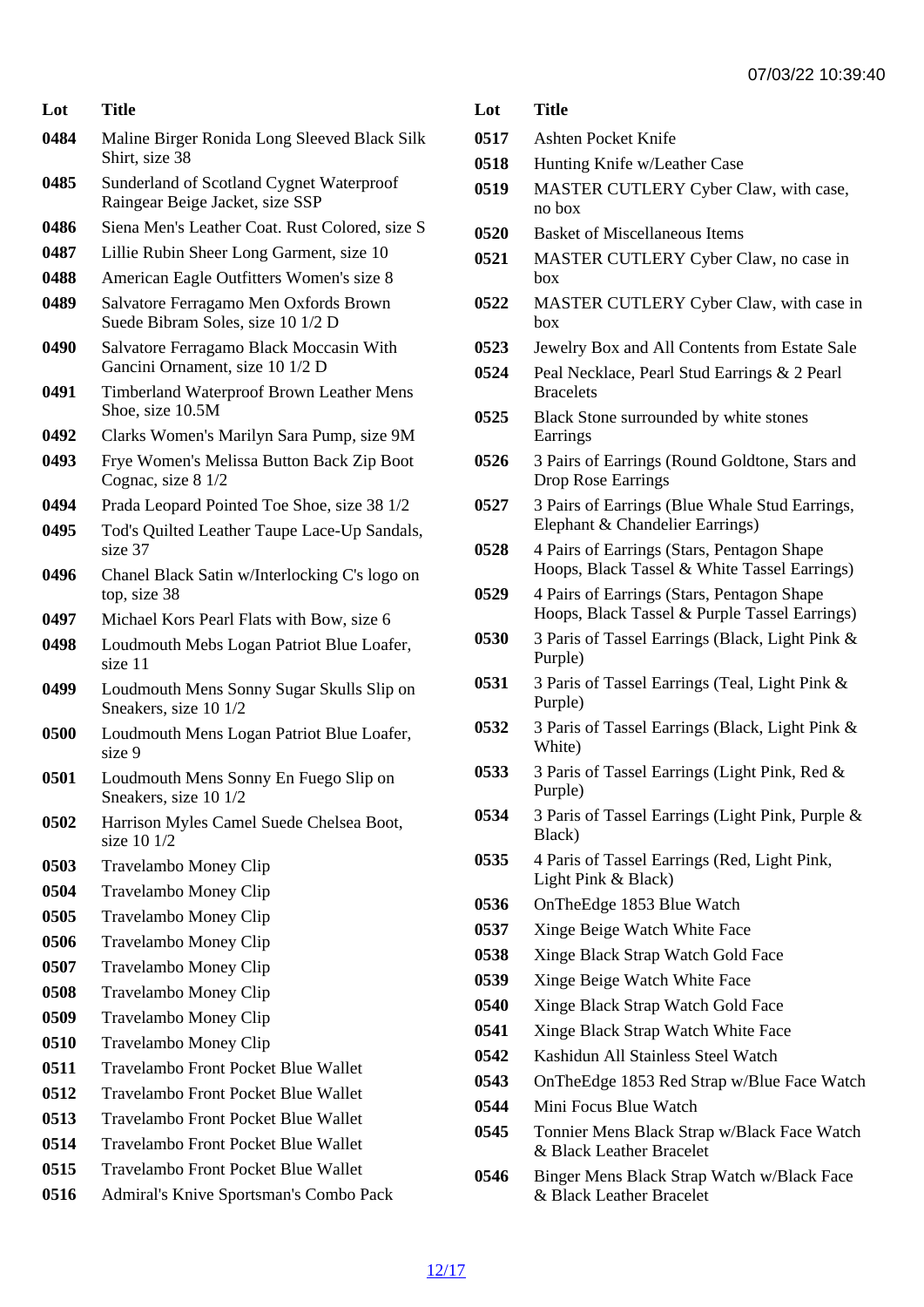| Lot  | Title                                                                               |  |
|------|-------------------------------------------------------------------------------------|--|
| 0547 | Chaoyola Quartz Pocket Watch in Stainless<br>Steel                                  |  |
| 0548 | Wwoor Pink Face Watch w/Heart Earrings                                              |  |
| 0549 | Black, White & Teal Wallet & 2 Bangle<br><b>Bracelets</b>                           |  |
| 0550 | Bangle Bracelets, Wild Fable Earrings &<br><b>Quartz Pyramid</b>                    |  |
| 0551 | Chronos 1898 Pink Strap Watch w/White Face,<br>Goldtone Bangle Bracelets & Necklace |  |
| 0552 | Rainso Magnetic Copper Bracelet                                                     |  |
| 0553 | Craig's Corner 5-IN-1 Paracord Survival<br><b>Bracelet</b>                          |  |
| 0554 | Craig's Corner 5-IN-1 Paracord Survival<br><b>Bracelet</b>                          |  |
| 0555 | Rainso Womens Magnectic Copper Bracelet                                             |  |
| 0556 | Pacemaker DRM42 Stainless Steel Magnetic<br><b>Bracelet in Stainless Steel</b>      |  |
| 0557 | Multi-Colored Bead Necklace with Pink Tassel                                        |  |
| 0558 | <b>Braided Leather Bracelet with Goldtone Accents</b>                               |  |
| 0559 | <b>Braided Leather Bracelet with Goldtone Accents</b>                               |  |
| 0560 | <b>Braided Leather Bracelet with Goldtone Accents</b>                               |  |
| 0561 | Necklace, Bracelet & Earrings Set (White<br>Beads with Pink & Purple Flowers)       |  |
| 0562 | Bracelet, Cross Necklace & Stud Earrings                                            |  |
| 0563 | 12 Bangle Bracelets                                                                 |  |
| 0564 | Cross Necklace, Stud Earrings & Bangle<br><b>Bracelet</b>                           |  |
| 0565 | Tusen Jewelry Mens Ring, size 12.5                                                  |  |
| 0566 | Tusen Jewelry Mens Ring, size 12                                                    |  |
| 0567 | Tusen Jewelry Mens Ring, size 12                                                    |  |
| 0568 | Godyce BatMan Ring, size 10                                                         |  |
| 0569 | Godyce BatMan Ring, size 10                                                         |  |
| 0570 | Godyce BatMan Ring, size 10                                                         |  |
| 0571 | U7 Double Finger Ring in Blace, size 9                                              |  |
| 0572 | U7 Double Finger Ring in Blace, size 8                                              |  |
| 0573 | U7 Double Finger Ring in Goldtone, size 8                                           |  |
| 0574 | U7 Double Finger Ring in Goldtone, size 8                                           |  |
| 0575 | <b>Titanium Black Bracelet</b>                                                      |  |
| 0576 | <b>Stainless Steel Magnetic Bracelet</b>                                            |  |
| 0577 | Pearl Necklace & 2 Pearl Braclets                                                   |  |
| 0578 | 3 Pearl Bracelets & a Ring, Ring siz9                                               |  |
| 0579 | 3 Bracelets (Tennis Style, Goldtone Mesh<br>w/crystals, & Crystal Style)            |  |
| 0580 | Necklace with 3 Slider Pendants                                                     |  |
| 0581 | 3 Goldtone Necklaces & 2 Rings, Ring sizes 9<br>& 8                                 |  |

- Goldtone Flower Necklace & Goldtone Flower Bracelet w Pearls
- 2 Necklaces & Bracelet
- 3 Bracelets
- 3 Beaded Bracelets
- 5 Slider Pendants
- 0587 3 Bracelets & a Ring, Ring size 9
- Necklace with 2 Pendants
- 2 Bracelets, Blue Stone & Pink Stone
- 2 Beaded Necklaces
- 3 Necklaces
- 0592 4 Necklaces and a Ring, Ring size10
- 4 Necklaces
- 5 Necklaces
- 4 Necklaces
- 4 Necklaces & 2 Pairs of Angel Wings Earrings
- 3 Charms (Green&Gold, White&Gold & Black&Gold)
- 3 Charms (White&Gold, 20 Anniversary 2005 Crown & Twotone Tree)
- 3 Charms (Heart Wish Box, Square Wish Box & Royalty Crown)
- 3 Charms (Goldtone Arrow, Green&Gold & White&Gold)
- Necklace with 4 Charms & a Ring, Ring size 9
- 4 Necklaces & a Bracelet
- 4 Pairs of Earrings for Non-Pierced Ears (Flower, Flower, Pearl & Orange Beads)
- 4 Pairs of Earrings (Open Hoops, Blue Stone, Pearls&White Stones & White Stone)
- Amber Bead Necklace & Clear Stone Lever Back Earrings
- Amber Bead Necklace & Green Stone Lever Back Earrings
- Amber Bead Necklace & Amber Stone Lever Back Earrings
- Amber Bead Necklace & Black Stone Lever Back Earrings
- Amber Bead Necklace & Burgandy Stone Lever Back Earrings
- Amber Bead Necklace & Blue Stone Lever Back Earrings
- Amber Bead Necklace & Angel Wings Earrings
- Amber Bead Necklace & Angel Wings Earrings
- 0613 Bracelet with Matching Earrings Set
- Variety of Charms, 7 in Total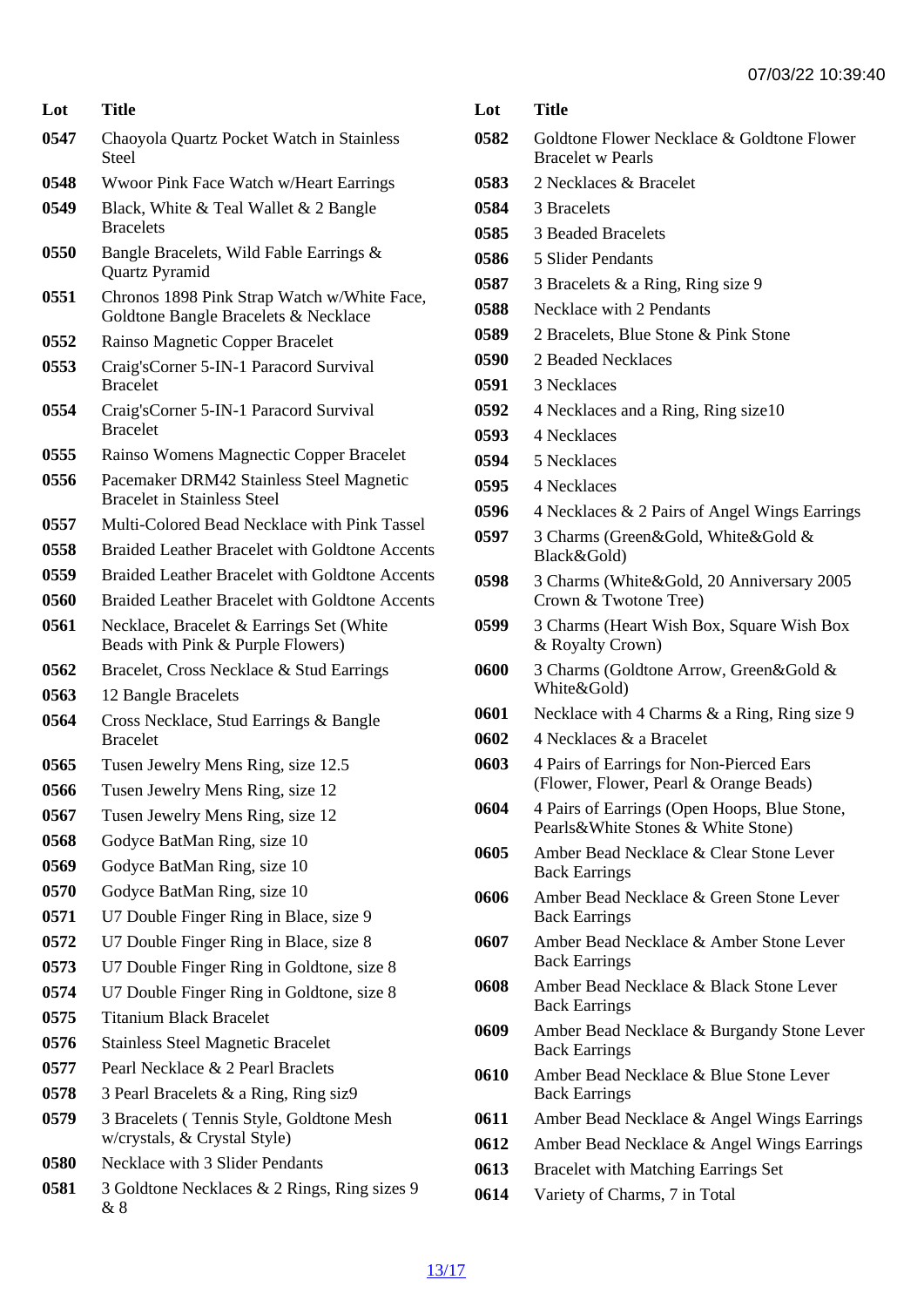- Lot Title
- 3 Necklaces, Leaf Earrings & Drop Pearl Earrings
- 4 Necklaces, Angel Wings Earrings & Leaf Earrings
- 5 Unique Necklaces
- 2 Necklaces & 2 Bracelets
- Necklace with Flower Pendant Stamped 925
- Necklace with Surfer Stamped 925 ITALY
- Hello Kitty Necklace March SW 925 CHINA
- 2 Necklaces, 1 with Cross & 1 Decorative Chain - Stamped ITALY 925
- Sterling Silver Necklace with Stainless Steel Smooth & Brushed Beads - Stamped 925
- 2 Necklaces, 1 Slider Pendant Stamped 925 ITALY & other Goldtone Mesh Style - Stamped QVC 925
- 2 Necklaces & Leather Bracelet. Necklace with Hearts is Stamped 925
- Joan Rivers Collection Very Long Necklace
- Joan Rivers Goldtone Modern Ribbed Stretch Bracelet & Twisted Knot Earrings
- Joan Rivers Black & White Enamel Flower Pierced Earrings With Clear Rhinestones
- Joan Rivers Braided Leather Bangle Bracelets
- Joan Rivers CollectionAmber & Brown Beads **Necklace**
- Joan Rivers Changeable Acrylic Knot Earrings 10 Different Colors
- Kenneth J Lane Cross Pendant Brooch Set w/ changeable Stones
- Vintage Necklace with Genuine Stones
- Bracelet & Heart Locket Necklace
- QVC Bead Necklace
- Wrap Around Bracelet with Fresh Water Pearls
- Genuine Carnelian Necklace & Bracelet Set
- Genuine Carnelian Necklace & Bracelet Set (Rhinestone Bead)
- 2 Bracelets & Necklace (Michael Negrin & VTG Juicy Couture | Lady Juicy Bracelets)
- 3 Anklets & a Harley Davidson Key Chain
- Austrian Crystal Necklace
- Crystal Drop Earrings
- Sarah Coventry Necklace & Bracelet Set
- Michael Kors Ring & Brooch, Ring is size 6
- Swarovski Jewelry Collection Peacock Brooch
- Swarovski Jewelry Collection Green Stone Clip on Earrings
- Lot Title
- Swarovski Flag Brooch & Necklace with **Gemstones**
- HipHop Jewelry 30" White Stones Necklace
- Stainless Steel Hoop Earrings with White Stones
- Heavy Orange Carved Bracelet
- Goldtone Slider Choker Collar Necklace w/Matching Earrings
- Richelieu Goldtone & Pearl Necklace & Bracelet Set
- Park LaneLarge Link Necklace & Bracelet Set
- 2 Bracelets and a Pair of Black Angel Wings Earrings
- 3 Bracelets with Stones or Beads
- 3 Bracelets, 2 of the 3 are Rose Gonzales Thread Bracelets
- 2 Bangle Style Bracelets (Black&Goldtone & Teal&Goldtone)
- 2 Bangle Style Bracelets (Bronze Color & Teal w/Goldtone)
- 2 Bangle Style Bracelets (Silver Color over Yellow & Silver&White)
- 2 Goldtone Color Bracelets
- 2 Goldtone Color Bracelets
- 3 Bracelets (SABONA Bracelet, Multi Beads&Charms & Historic Around the World)
- 2 Bracelets (Sarah Coventry 1970 Wood Nymph Bracelet & Stars, Sun & Moon - Stamped 925)
- 5 Rings in Various sizes, see pictures
- 0665 Real Hourglass Cufflinks for Men in Purple
- 3 Beaded Necklaces
- 4 Necklaces
- Elco 12KT GF Vintage Bell Systems Charms Bracelet w/security chain
- Ginger Snap Bracelets, Ginger Snap Bangles, Ginger Snap Ring & Variety of Ginger Snaps
- 6 Brooches
- 6 Brooches
- 5 Teaches Brooches
- 6 Brooches
- 5 Flower Brooches
- 5 Teacher Brooches
- 5 Brooches
- 3 Brooches
- 4 Brooches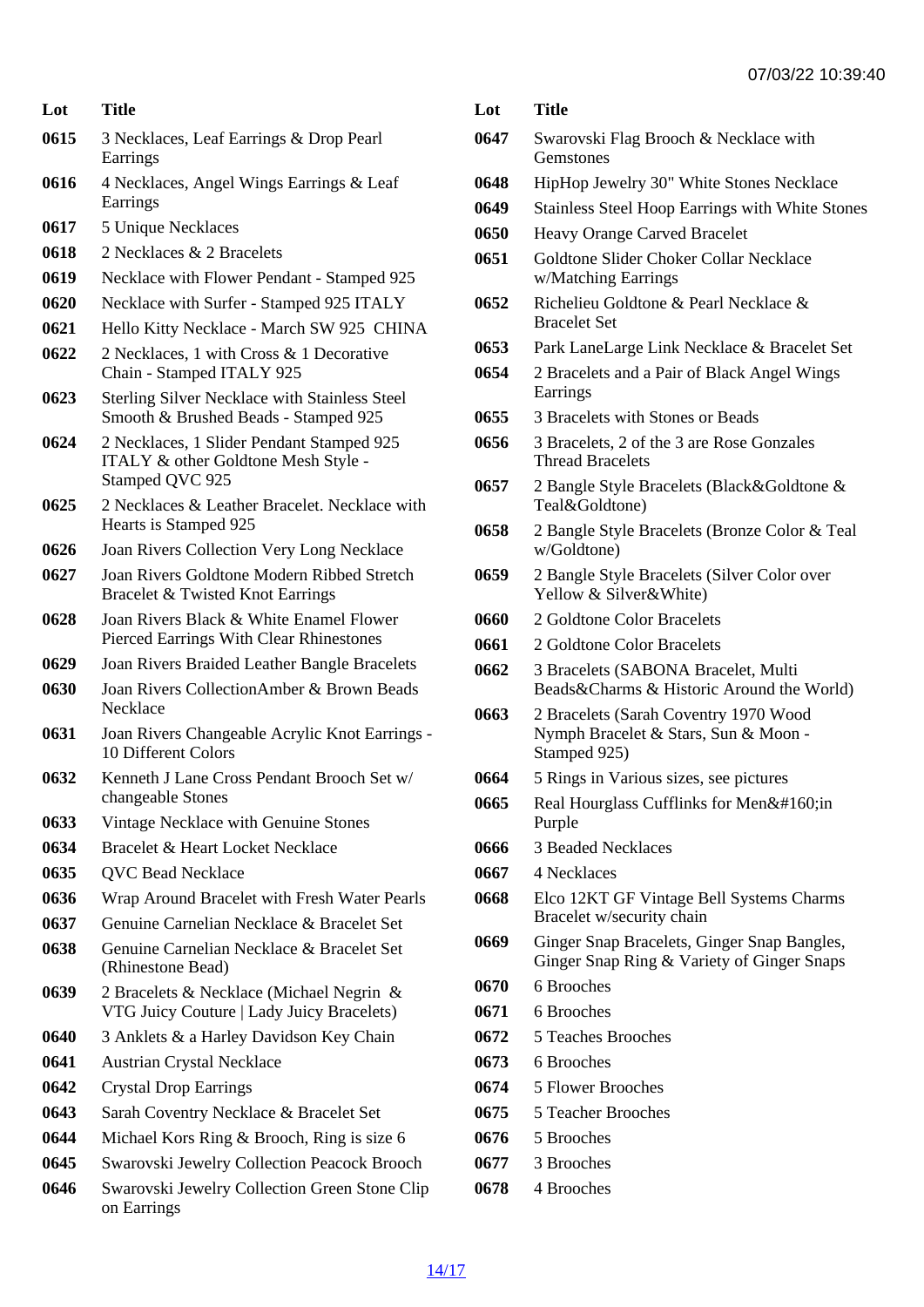- Lot Title 0679 4 Brooches Silvertone
- 0680 Bracelet & Silver Plated Bangle Bracelet with slide on Charms
- 0681 Bracelet & Silver Plated Bangle Bracelet with slide on Charms
- 0682 A Variety of Slide on Charms Stamped 925
- 0683 Goldtone Necklace & Emerald Cut Clear Stone w/Baguette on each side, size 8
- 0684 Variety of Jewelry, Bracelets, Earrings, Necklace, Cufflings, Pendants
- 0685 Variety of Jewelry Pieces mostly broken or knotted
- 0686 Necklaces, Bracelet, Earrings & Teen Girl Eye Ring
- 0687 3 Heart Pendants, Earrings, Teen Girl Eye Ring & 2 Brooches - Stamped Mexico 925
- 0688 Variety of Pendants some Stamped 925
- 0689 Pendants, a Bracelet, 3 Pairs of Earrings & Jane Seymore Necklace - Some Stamped 925 Sterling Silver
- 0690 Sterling silver Necklace w/Heart & Round Stone Pendant & Sterling Silver Earrings - Stamped 925
- 0691 Sterling Silver Pendant with Oval Stone & Sterling Silver Earrings - Stamped 925
- 0692 Two Tone Sterling Silver Pendant & Goldtone Silver Bracelet - Stamped 925
- 0693 Sterling Silver Necklace w/Cross Pendant & Sterling Silver Earrings - Stamped 925
- 0694 6 Pairs of Earrings, some have no Backs
- 0695 3 Pairs of Simulated Diamond Stud Earrings & 3 Pendants w/Simulated Stones
- 0696 9 Variety of Pendants
- 0697 2 Pairs of Earrings, 3 Heart Pendants, Flower Pendant & Ring, Ring size 6
- 0698 4 Pairs of Earrings, Pendants & Cufflings & single Earring Pieces
- 0699 7 Pairs of Stud Earrings + 2 addition Stud Earrings that are not a pair - some are Stamped 925
- 0700 Pair of Threader Earrings & additional Earring
- 0701 5 Pairs of Earrings, 1 Pair does not have back.
- 0702 3 Pairs of Earrings, 2 Necklaces & a Bracelet
- 0703 2 Ribbon Necklaces, Pair of Blue Tassel Earrings & a Bangel Bracelet
- 0704 2 Ribbon Necklaces, Pair of Blue/Orange/Yellow Tassel Earrings & a Mom **Necklace**
- Lot Title
- 0705 2 Ribbon Necklaces, Pair of Blue Tassel Earrings & Bangel Bracelet
- 0706 2 Ribbon Necklaces, Pair of Yellow Tassel Earrings & Bangel Bracelet
- 0707 2 Ribbon Necklaces, Pair of Heart Earrings & Bangel Bracelet
- 0708 2 Ribbon Necklaces, Pair of Blue/Orange/Yellow Tassel Earrings, Bangle Bracelet & Wicker Earrings
- 0709 2 Ribbon Necklaces, Pair of Blue Tassel Earrings, Bangle Bracelet & Wicker Earrings
- 0710 2 Ribbon Necklaces, Pair of Blue/Orange/Yellow Tassel Earrings, Bangle Bracelet & Wicker Earrings
- 0711 2 Ribbon Necklaces, Pair of Blue/Orange/Yellow Tassel Earrings, Bangle Bracelet & Wicker Earrings
- 0712 2 Ribbon Necklaces, Pair of Blue Tassel Earrings, Bangle Bracelet & Wicker Earrings
- 0713 2 Ribbon Necklaces, Pair of Yellow Tassel Earrings, Bangle Bracelet & Wicker Earrings
- 0714 2 Angel Wing Earrings, Pair of Drop Earrings & Bangle Bracelet
- 0715 Pair of Blue Heart Earrings & Anklet Stamped ITALY 925
- 0716 Bangle Bracelet, 2 Necklaces & 2 Ribbon **Necklaces**
- 0717 2 Lime Green Bangle Bracelets, one smaller than the other
- 0718 5 Different Necklaces, 2 Very Long
- 0719 2 Fashion Necklaces & Pair of Fish Hook Heart **Earrings**
- 0720 3 Heart Necklaces & Earring Sets (Silvertone, Goldtone & Black Heart)
- 0721 3 Heart Necklaces & Earring Sets (Red Heart, White Heart & Green Heart)
- 0722 3 Heart Necklaces & Earring Sets (Silvertone, Goldtone & Black Heart)
- 0723 3 Heart Necklaces & Earring Sets (Silvertone, Red & Goldtone Heart)
- 0724 3 Heart Necklaces & Earring Sets (Red, Goldtone & Pink Heart)
- 0725 3 Heart Necklaces & Earring Sets (Goldtone, Orange & Silvertone Heart)
- 0726 2 Fashion Necklaces & Pair of Fish Hook Heart Earrings
- 0727 3 Heart Necklaces & Earring Sets (Light Blue, Black & Red Heart)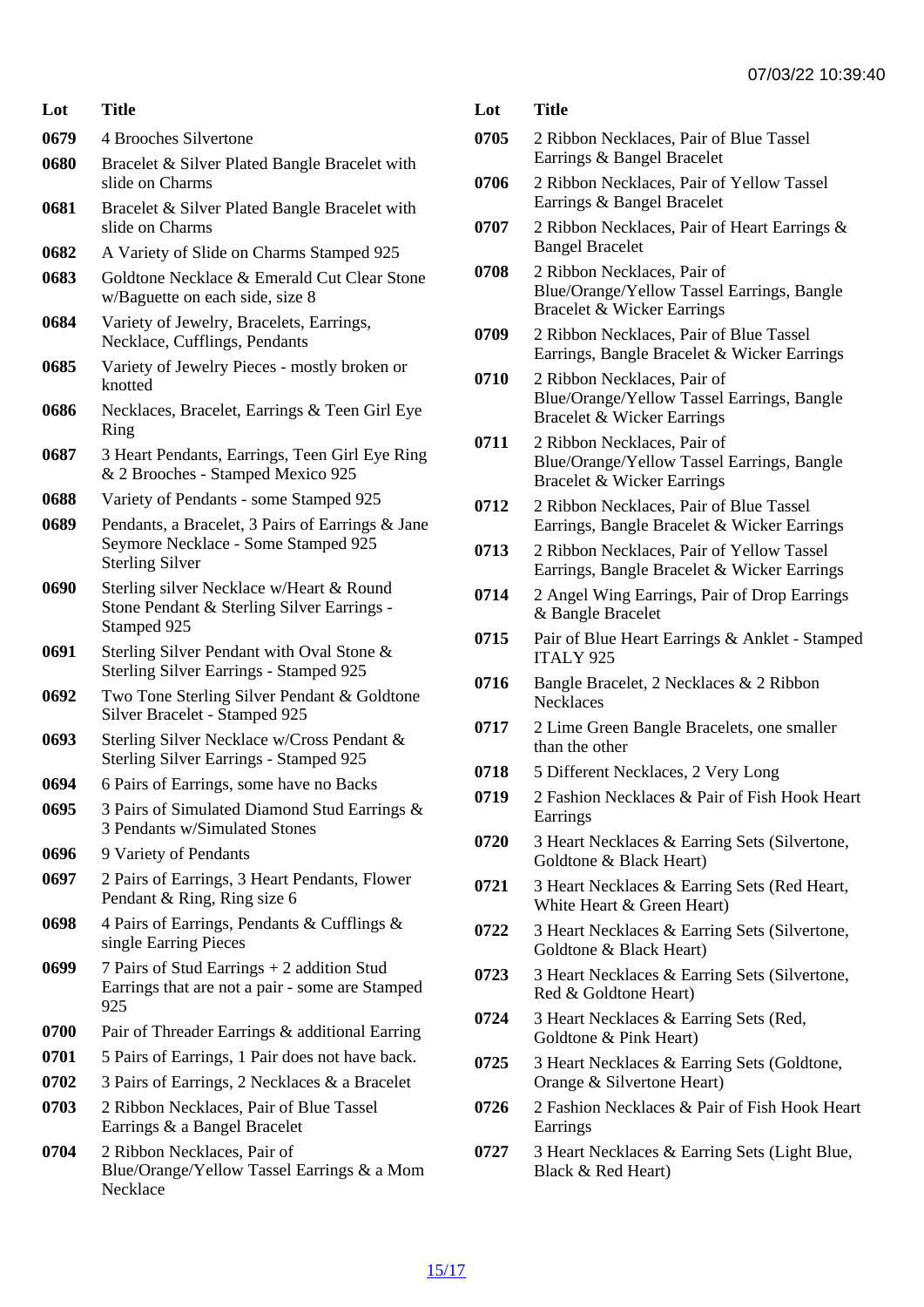| Lot  | Title                                                                          | Lot          |
|------|--------------------------------------------------------------------------------|--------------|
|      |                                                                                |              |
| 0728 | 3 Heart Necklaces & Earring Sets (Light Green,<br>Goldtone & Silvertone Heart) | 0763         |
| 0729 | <b>Blue Beaded Necklace</b>                                                    | 0764         |
| 0730 | 11 Holiday Earrings                                                            | 0765         |
| 0731 | 10 Holiday Earrings & a Holiday Pin                                            | 0766         |
| 0732 | 2 Holiday Earrings & 4 Holiday Pins                                            |              |
| 0733 | Pair of Earrings, & Several Nose Jewelry or for<br>piercings                   | 0767         |
| 0734 | Pair of Earrings, & Several Nose Jewelry or for<br>piercings                   | 0768<br>0769 |
| 0735 | Snowflake Earrings & Necklace Set                                              | 0770         |
| 0736 | Pair of Earrings, & Several Nose Jewelry or for<br>piercings                   | 0771<br>0772 |
| 0737 | Pair of Earrings, & Several Nose Jewelry or for<br>piercings                   | 0773         |
| 0738 | Pair of Earrings, & Several Nose Jewelry or for<br>piercings                   | 0774<br>0775 |
| 0739 | Pair of Earrings, & Several Nose Jewelry or for<br>piercings                   | 0776<br>0777 |
| 0740 | Candy Cane Earrings & Necklace Set                                             | 0778         |
| 0741 | Holiday Tree Earrings & Necklace Set                                           | 0779         |
| 0742 | Holiday Tree Earrings & Necklace Set                                           |              |
| 0743 | Holiday Stocking Earrings & Necklace Set                                       |              |
| 0744 | Bracelet with Red Tree & Red Tree Pin                                          | 0780         |
| 0745 | 2 Pairs of Holiday Earrings & Holiday Necklace                                 | 0781         |
| 0746 | Snowman Pin & Jolly Jingle Necklace                                            | 0782         |
| 0747 | 5 Holiday Pins                                                                 | 0783         |
| 0748 | 12 Tassel Style Earrings in Variety of Colors                                  | 0784         |
| 0749 | 12 Tassel Style Earrings in Variety of Colors                                  | 0785         |
| 0750 | 12 Tassel Style Earrings in Variety of Colors                                  | 0786         |
| 0751 | 4 Pairs of Earrings                                                            |              |
| 0752 | 2 Pairs of Earrings                                                            | 0787         |
| 0753 | Child Bracelet & Unicorn Necklace                                              |              |
| 0754 | Several Nose Jewelry or for Piercings                                          | 0788         |
| 0755 | Several Nose Jewelry or for Piercings                                          |              |
| 0756 | Several Nose Jewelry or for Piercings                                          | 0789         |
| 0757 | Several Nose Jewelry or for Piercings                                          |              |
| 0758 | Several Nose Jewelry or for Piercings                                          |              |
| 0759 | Several Nose Jewelry or for Piercings                                          |              |
| 0760 | 12 Pairs of each - CZ & Ball Earrings, Pair of                                 |              |
|      | Purple Flower Earrings + 2 sets of different size<br>hoops                     |              |
| 0761 | 4 Pairs of Earrings, Thread & Tassel                                           |              |

0762 4 Pairs of Fringe Style Earrings

| Lot | Title |
|-----|-------|
|     |       |

- 13 Pair of Tassel, Thread & Fringe Style Earrings
- 12 Pairs of Fringe Style Earrings
- 12 Pairs of Fringe Style Earrings
- 4 Pairs of Wicker Earrings 2 Light Color & 2 Darker Color)
- 4 Pairs of Wicker Earrings (All Darker Color Wicker)
- Piercing Expander Set in Rainbow & Fuchsia
- Piercing Expander Set in Rainbow & Fuchsia
- Piercing Expander Set in Rainbow & Fuchsia
- Piercing Expander Set in Rainbow & Fuchsia
- Piercing Expander Set in Rainbow & Fuchsia
- Bangle Bracelet w/letter D, a Heart & a Pearl Bangle Bracelet w/letter D, a Heart & a Pearl
- Bangle Bracelet w/letter D, a Heart & a Pearl
- Bangle Bracelet w/letter D, a Heart & a Pearl
- Bangle Bracelet w/letter D, a Heart & a Pearl
- Bangle Bracelet w/letter D, a Heart & a Pearl
- 0779 7 KIDS Lava Rock and Silicone Bead Essential Oil [Diffuser] Bracelet Blue & Kids Charm Bracelet
- 4 Pairs of Bead Style Earrings
- 4 Pairs of Bead Style Earrings
- 4 Pairs of Bead Style Earrings
- 4 Kids Bead Style Necklaces
- Ribbon Necklaces aprox 70
- 4 Pairs of Wicker Earrings 2 Light Color & 2 Darker Color)
- Brown Over the Shoulder Handbag w/Tassels from American Eagle Outfitters
- From Thailand, Necklace & Pair of Earrings in a gift type box
- 5 Bottles of Eau de Tolette, 4 Versace & 1 Burberry for Men
- Broken Pieces of Jewelry